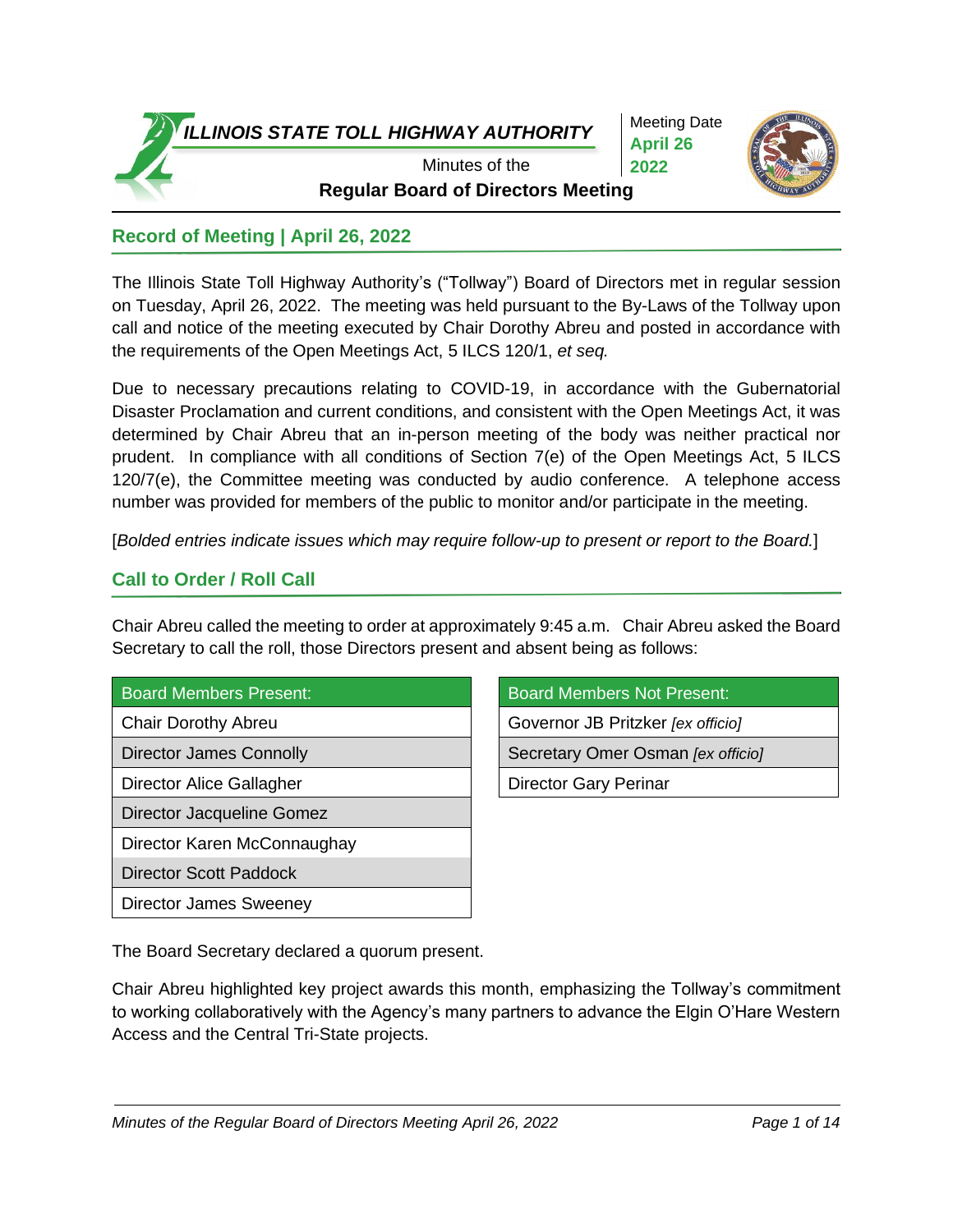Meeting Date **April 26 2022**



**Regular Board of Directors Meeting** Minutes of the

Chair Abreu welcomed Interim Executive Director, Lanyea Griffin and commended the experience and knowledge she brings to the leadership team. Chair Abreu noted that the Agency is stressing a focus on cybersecurity and the procurement process, important to advancing equitable access and driving positive economic impact toward the local economy.

Chair Abreu next introduced Lt. Ken Benson, Illinois State Police District 15, to provide a safety message.

# **Safety Message**

Lt. Benson reported on Illinois State Police efforts earlier in the month during Work Zone Safety Awareness week. He stated that throughout the construction season, troopers will be actively patrolling work zones as well as using photo speed enforcement vans deployed in work zones across the state. Lt. Benson noted that the minimum fine for first offense of speeding in a work zone is \$250, with the second offense resulting in driver's license suspension of 90 days and a \$750 fine. Lt. Benson implored drivers to refrain from texting, e-mailing, and browsing the internet on electronic devices while driving, all of which are prohibited by Illinois law.

Chair Abreu thanked Lt. Benson for the important and timely Safety Message.

# **Public Comment**

Chair Abreu opened the floor for public comment. No public comment was offered.

# **Chair's Items**

*Item 1: Approval of the Minutes of the Regular Board of Directors Meeting held March 16, 2022 and the Special Board of Directors Meeting held March 21, 2022.*

Chair Abreu entertained a motion to approve **Chair's Item 1**, the Minutes of the regular Board of Directors meeting held on March 16, 2022, and the Minutes of the special Board of Directors meeting held on March 21, 2022, as presented. Director Connolly made a motion to approve the Minutes, seconded by Director Sweeney. Chair Abreu asked that the roll be called on the motion, the vote of yeas and nays being as follows:

Yeas: Director Connolly, Director Sweeney, Director Gallagher, Director Gomez, Director McConnaughay, Director Paddock, Chair Abreu (7)

Nays: (0)

The motion PASSED.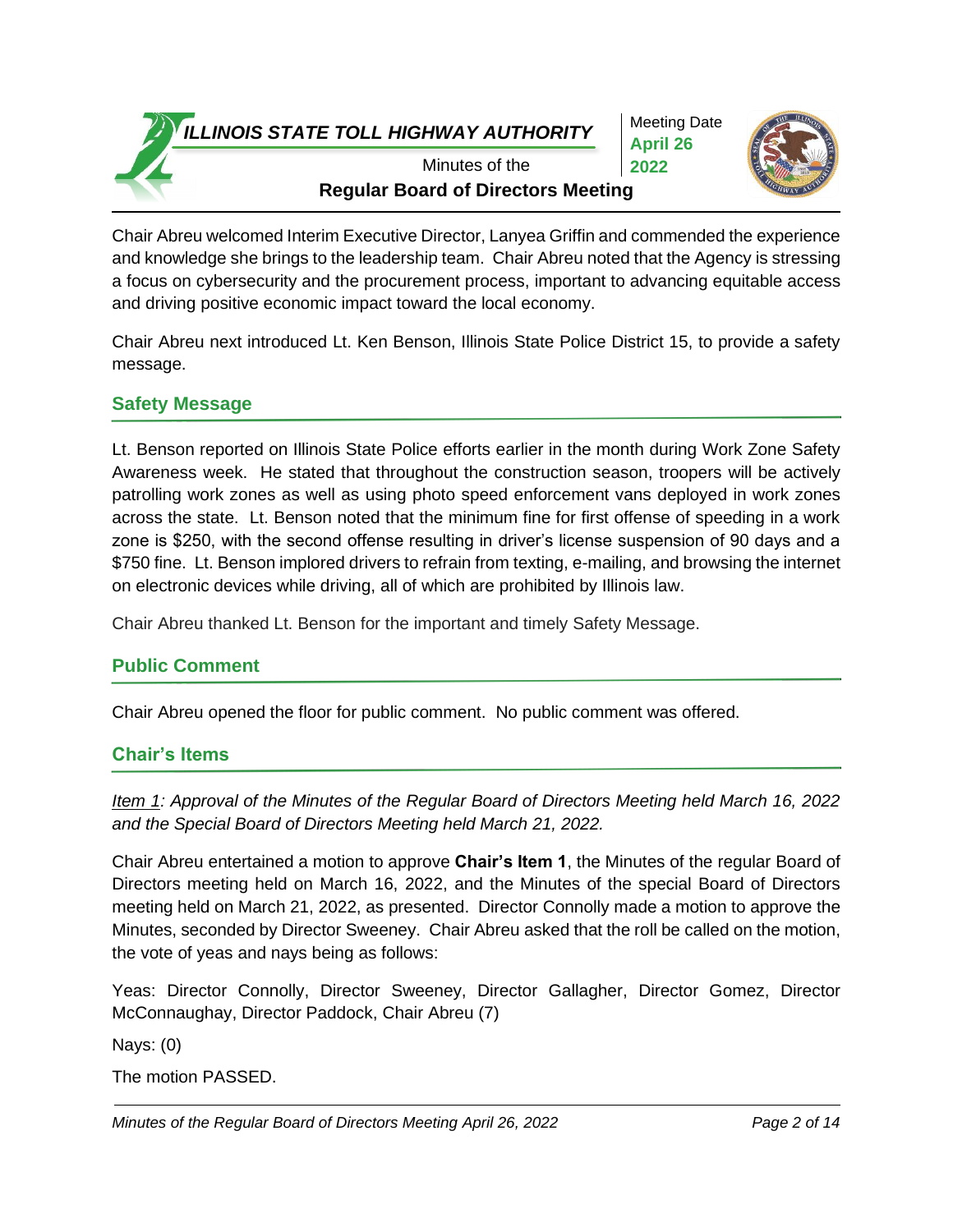Meeting Date **April 26 2022**



**Regular Board of Directors Meeting** Minutes of the

*Item 2: Approval of the Minutes of the Executive Session of the Board of Directors Meeting held March 16, 2022.*

Chair Abreu stated that without objection, action on Chair's Item 2, concerning the minutes of closed meetings, will be deferred until after consideration in the Executive Session.

*Item 3: Approval of Resolution honoring Michael Wayne's 50 years of service to the Tollway.*

Chair Abreu acknowledged and congratulated Project Manager Michael Wayne for his 50 years of service to the Tollway beginning in April of 1972. Chair Abreu read into the record the following resolution commemorating Mr. Wayne's service:

*Michael Wayne, Business Systems Project Manager, has achieved the admirable and unsurpassed milestone of fifty years of service to The Illinois State Toll Highway Authority ("Tollway"), serving from April 20, 1972 through April 20, 2022.*

*With Mr. Wayne's leadership, the Tollway has developed and implemented the nation's premier tolling system, deployed I-PASS technology and electronic tolling across our roadways, advanced innovations that promote enhanced customer service and collaboration with national tolling partners, maintained the safety and efficiency of the Tollway system and furthered preservation of the Tollway system and improvements to the regional transportation network.*

*Mr. Wayne's dedication and hard work will enable the Tollway to continue to provide the people of the State of Illinois and the motoring public with a safe, modern and efficient toll highway system, and the Tollway and the State of Illinois will benefit for years to come from his contributions.*

*As a sign of respect, appreciation and esteem, and on behalf of all Tollway employees, the Board of Directors of The Illinois State Toll Highway Authority express their sincere gratitude to Mike Wayne for his valuable contributions to the Tollway and present him with this Resolution, which will be recorded in the Minutes of The Illinois State Toll Highway Authority.*

Chair Abreu entertained a motion to approve **Chair's Item 3**, as presented. Director Connolly made a motion to approve this item, seconded by Director Sweeney. Chair Abreu asked that the roll be called on the motion, the vote of yeas and nays being as follows:

Yeas: Director Connolly, Director Sweeney, Director Gallagher, Director Gomez, Director McConnaughay, Director Paddock, Chair Abreu (7)

Nays: (0)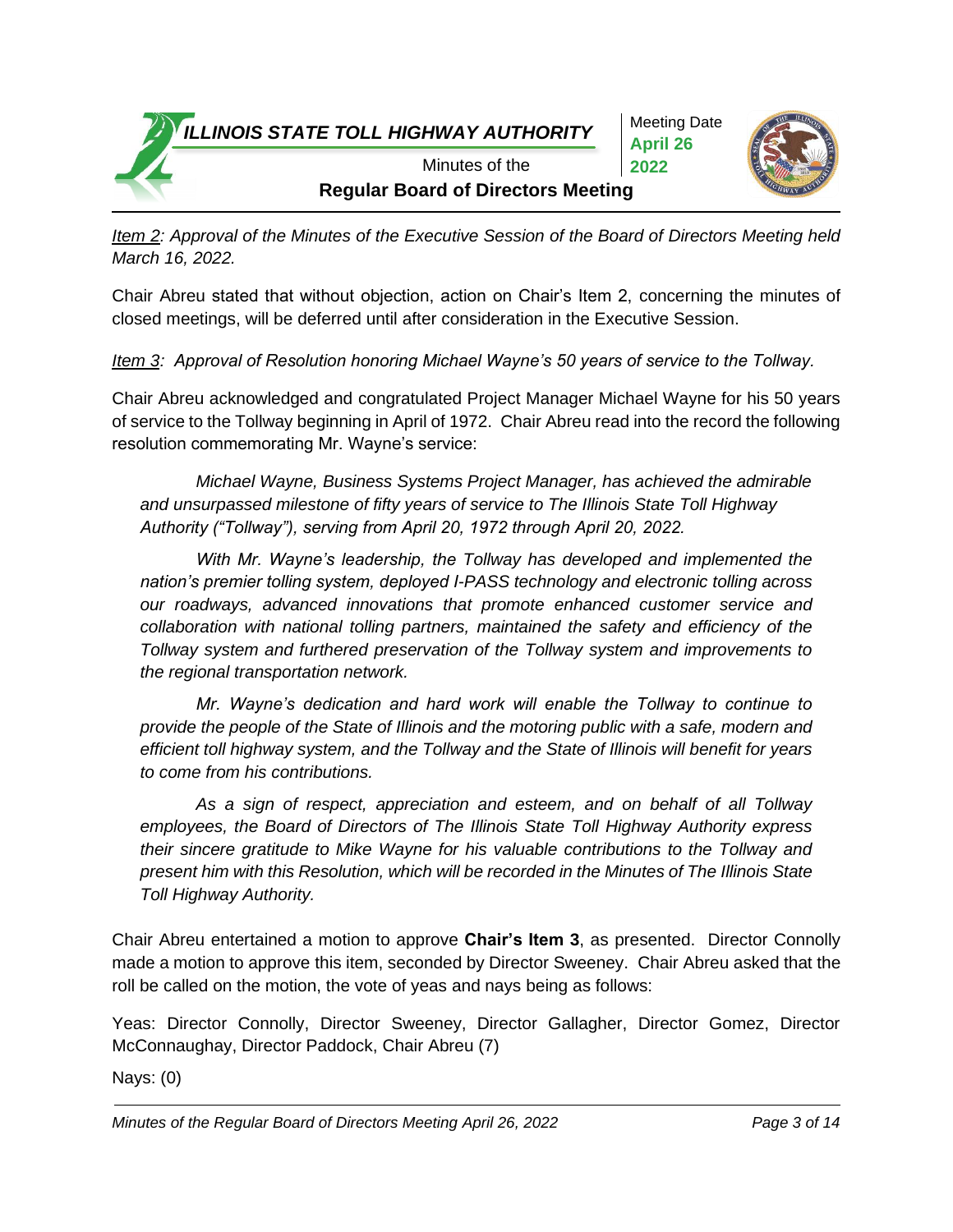Meeting Date **April 26 2022**



**Regular Board of Directors Meeting** Minutes of the

The motion PASSED.

[*The meeting was adjourned for approximately 10 minutes to allow for photographs with Mr. Wayne*.]

# *Item 4: Committee Reports*

Chair Abreu dispensed with committee reports, noting that all Directors were present for the committee meetings.

Having no further items, Chair Abreu turned the floor over to interim Executive Director Lanyea Griffin.

# **Executive Director's Items**

Interim Executive Director Griffin expressed her gratitude to the Board of Directors for the opportunity to lead the Agency as it continues delivery to the region of key initiatives. She congratulated Mike Wayne on his years of service and commended the tireless efforts of staff agencywide. Interim Executive Director Griffin pledged a spirit of collaboration, ethics and integrity as the Agency moves forward.

Interim Executive Director Griffin next introduced T.J. Hengesbach, Tollway Inspector General, to present the Office of Inspector General's Summary Activity Report for the period of September 1, 2021 to February 28, 2022. [See attached report.](https://www.illinoistollway.com/documents/20184/1186945/SummaryActivityReport+20220331.pdf/3553f856-e056-e0c8-1f99-b5154b4c57b2?version=1.2&t=1648750823155&download=true)

Interim Executive Director Griffin, having no further items to report, returned the floor to Chair Abreu.

#### **Items for Consideration**

#### **Finance**

*Item 1: Award of Contract 20-0182R to PFM Financial Advisors LLC for the purchase of Municipal Advisor Services in an estimated amount not to exceed \$590,000.00 for an initial three-year term and a possible two-year renewal term in an estimated amount not to exceed \$195,000.00 (Tollway Request for Proposal).*

Chair Abreu entertained a motion to approve **Finance Item 1.** Director Connolly made a motion to approve this item, seconded by Director Sweeney. Chair Abreu asked that the roll be called on the motion, the vote of yeas and nays being as follows: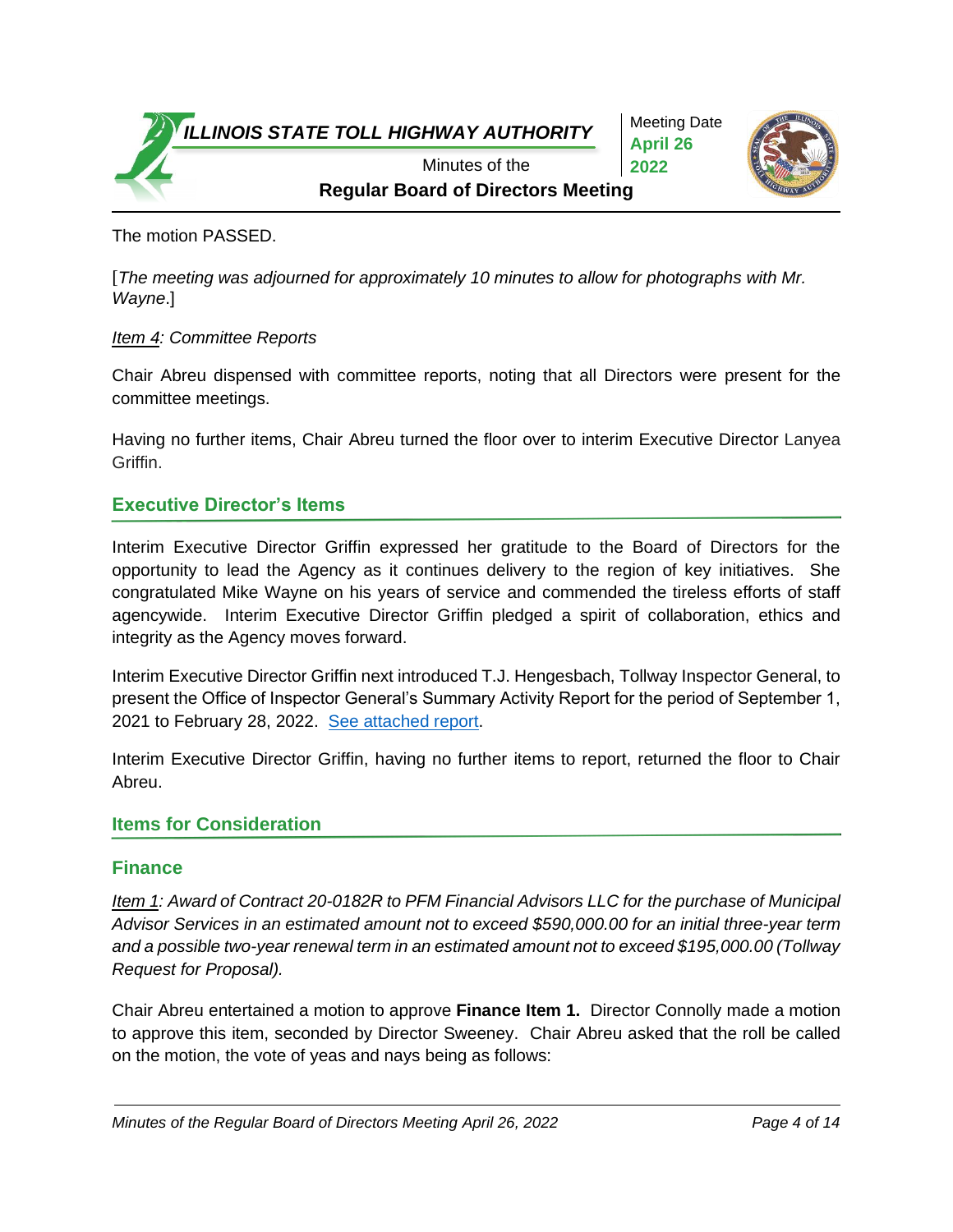Meeting Date **April 26 2022**



**Regular Board of Directors Meeting** Minutes of the

Yeas: Director Connolly, Director Sweeney, Director Gallagher, Director Gomez, Director McConnaughay, Director Paddock, Chair Abreu (7)

Nays: (0)

The motion PASSED.

# **Information Technology**

Chair Abreu stated that without objection, consideration of Information Technology Item 3 will be deferred to a future meeting.

*Item 1: Award of Contract 21-0221 to CDW Government LLC for the purchase of Citrix NetScaler Hardware, Software, and Services in an amount not to exceed \$1,634,392.00 (Tollway Invitation for Bid).*

*Item 2: Award of Contract 22-0052 to Presidio Networked Solutions Group, LLC for the purchase of Cisco Network Equipment Refresh in an amount not to exceed \$1,486,297.78 (Order Against DoIT Master Contract).*

*Item 3: Award of Contract 21-0044 to Computer Aid, Inc. for the purchase of Technology Professional Services in an amount not to exceed \$21,207,050.00 for an initial four-year term and a possible two-year renewal term in an amount not to exceed \$11,854,424.00 (Tollway Request for Proposal).*

Chair Abreu entertained a motion to consolidate for consideration and action Information Technology Items 1 and 2. Director Connolly made a motion to consolidate these items, seconded by Director Sweeney. Chair Abreu asked that the roll be called on the motion, the vote of yeas and nays being as follows:

Yeas: Director Connolly, Director Sweeney, Director Gallagher, Director Gomez, Director McConnaughay, Director Paddock, Chair Abreu (7)

Nays: (0)

The motion PASSED.

The motion to consolidate these items having carried, Chair Abreu entertained a motion to approve **Information Technolog**y **Items 1 and 2.** Director Connolly made a motion to approve these items, seconded by Director Sweeney. Chair Abreu asked that the roll be called on the motion, the vote of yeas and nays being as follows:

Yeas: Director Connolly, Director Sweeney, Director Gallagher, Director Gomez, Director McConnaughay, Director Paddock, Chair Abreu (7)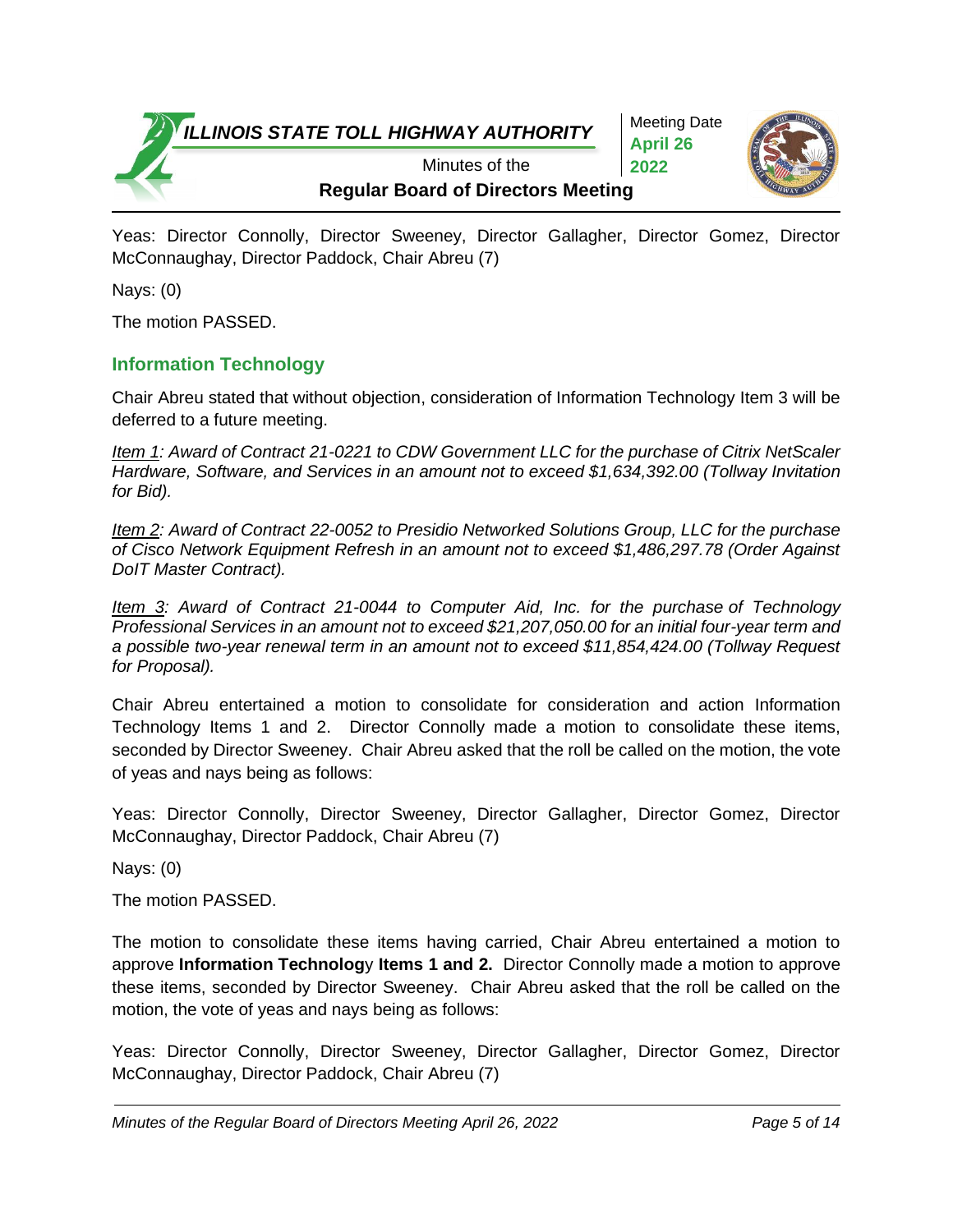Meeting Date **April 26 2022**



**Regular Board of Directors Meeting** Minutes of the

Nays: (0) The motion PASSED.

# **Facilities and Fleet Operations**

*Item 1: Award of Contract 21-0117 to McCann Industries, Inc. for the purchase of Case Off-Road Equipment Repairs, Parts, and Services in an amount not to exceed \$110,710.00 for an initial two-year term and a possible two-year renewal term in an amount not to exceed \$116,562.00 (Tollway Invitation for Bid).* 

*Item 2: Award of Contract 21-0112RR to Patson, Inc. (d.b.a. TransChicago Truck Group) for the purchase of Freightliner Truck Repairs, Parts, and Services in an amount not to exceed \$223,800.00 for an initial five-year term and a possible two-year renewal term in an amount not to exceed \$89,520.00 (Tollway Invitation for Bid).*

*Item 3: Award of Contract 21-0099 to Morrow Brothers Ford, Inc. for the purchase of Light-Duty Trucks in an amount not to exceed \$4,141,336.50 (Tollway Invitation for Bid).*

*Item 4: Award of Contract 21-0098 to Power Equipment Leasing Company and Morrow Brothers Ford, Inc. for the purchase of Medium-Duty Trucks in an aggregate amount not to exceed \$3,456,768.00 (Tollway Invitation for Bid).*

*Item 5: Amendment to Contract 13-0069 with GRM Information Management Services of Chicago, LLC for the purchase of Off-Site Storage Services in an amount not to exceed \$50,000.00 (Tollway Invitation for Bid).*

Chair Abreu stated that she has indicated in advance her wish to recuse herself on Facilities and Fleet Operations Item 1. She requested, without objection, that this item be taken first separately.

Chair Abreu entertained a motion to approve **Facilities and Fleet Operations Item 1.** Director Connolly made a motion to approve this item, seconded by Director Sweeney. Chair Abreu asked that the roll be called on the motion, the vote of yeas and nays being as follows:

Yeas: Director Connolly, Director Sweeney, Director Gallagher, Director Gomez, Director McConnaughay, Director Paddock (6)

Nays: (0)

Recusals: Chair Abreu (1)

The motion PASSED.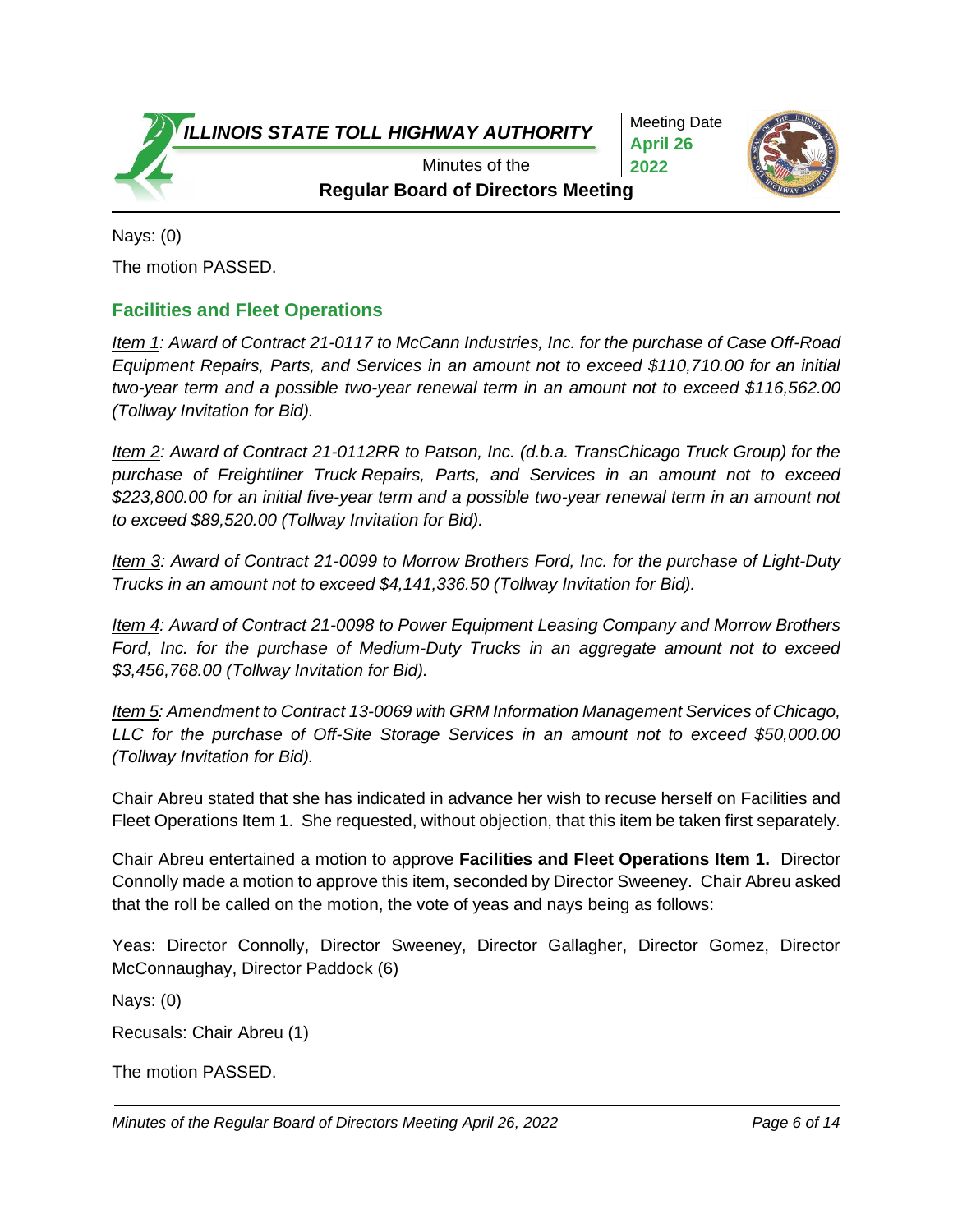Meeting Date **April 26 2022**



**Regular Board of Directors Meeting** Minutes of the

Chair Abreu entertained a motion to consolidate for consideration and action Facilities and Fleet Items 2 thru 5. Director Connolly made a motion to consolidate these items, seconded by Director Sweeney. Chair Abreu asked that the roll be called on the motion, the vote of yeas and nays being as follows:

Yeas: Director Connolly, Director Sweeney, Director Gallagher, Director Gomez, Director McConnaughay, Director Paddock, Chair Abreu (7)

Nays: (0)

The motion PASSED.

The motion to consolidate these items having carried, Chair Abreu entertained a motion to approve **Facilities and Fleet Operations Items 2 thru 5.** Director Connolly made a motion to approve these items, seconded by Director Sweeney. Chair Abreu asked that the roll be called on the motion, the vote of yeas and nays being as follows:

Yeas: Director Connolly, Director Sweeney, Director Gallagher, Director Gomez, Director McConnaughay, Director Paddock, Chair Abreu (7)

Nays: (0)

The motion PASSED.

# **Engineering**

*Item 1: Award of Contract I-21-4820 to Foundation Mechanics, LLC for Bridge Rehabilitation on the Tri-State Tollway (I-294) at Mile Post 23.75 (I-294/I-55 Ramp AB over Sewage Disposal Road) in the amount of \$868,639.53.*

*Item 2: Award of Contract I-21-4830 to Schwartz Excavating, Inc. for Grading and Drainage Improvements on the Tri-State Tollway (I-294) between Mile Post 5.0 (167th Street) and Mile Post 6.0 (159th Street) in the amount of \$757,813.22.*

*Item 3: Award of Contract I-21-4814 to Lorig Construction Company for Noise Abatement Wall Fabrication and Noise Abatement Wall Replacement at Plaza 35 (Cermak Road) on the Tri-State Tollway (I-294) between Mile Post 30.0 and Mile Post 31.6 in the amount of \$3,976,657.60.*

*Item 4: Award of Contract RR-21-9257R to Craft Mechanical, LLC for Heating, Ventilation and Air Conditioning (HVAC) Traffic Operations Center and Dispatch Center Renovation on the Veterans Memorial Tollway (I-355) at Mile Post 19.8 (Central Administration Building) in the amount of \$1,488,000.00.*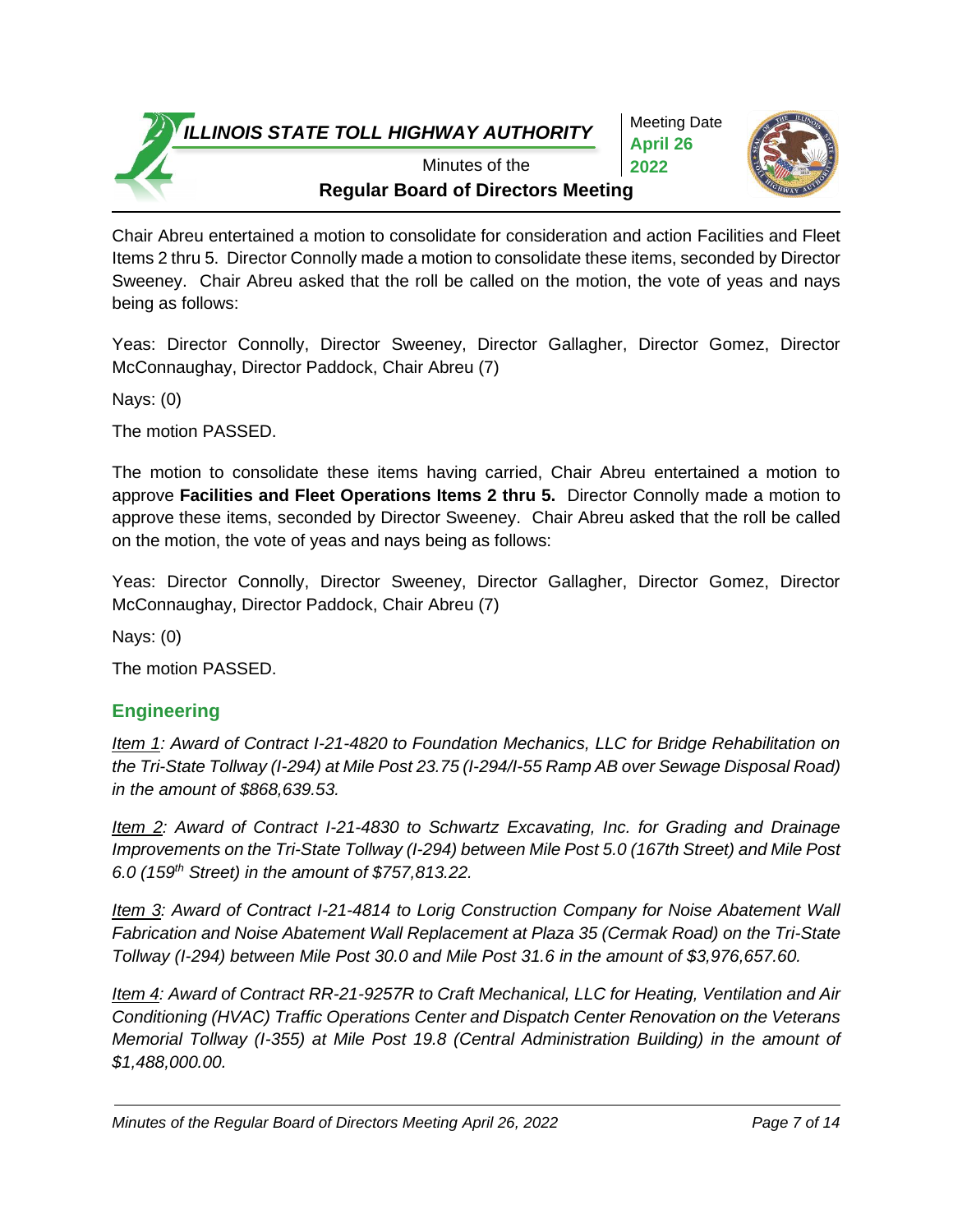Meeting Date **April 26 2022**



**Regular Board of Directors Meeting** Minutes of the

*Item 5¨Award of Contract RR-21-9258R to Engineered Services, Inc. dba Powerlink Electric for Electrical/Information Technology Traffic Center and Dispatch Center Renovation on the Veterans Memorial Tollway (I-355) at Mile Post 19.8 (Central Administration Building) in the amount of \$8,171,037.00.* 

*Item 6: Award of Contract I-21-4818 to Foundation Mechanics, LLC for Watermain Cathodic Protection Installation on the Jane Addams Memorial Tollway (I-90) between Mile Post 59.0 (IL 53) and Mile Post 73.5 (IL 83) in the amount of \$1,285,150.00.*

*Item 7: Change Order on I-20-4518 to Walsh Construction Company II, LLC for Roadway Reconstruction and Widening on the Tri-State Tollway (I-294) between Mile Post 19.3 (Plaza 39) and Mile Post 22.3 (75th Street) in the amount of \$465,840.00, increasing the contract amount from \$72,872,285.41 to \$73,338,125.41.*

*Item 8: Change Order / Extra Work Order on I-18-4430 to F.H. Paschen, S.N. Nielsen & Associates, LLC for Roadway and Bridge Reconstruction on the Tri-State Tollway (I-294) between Mile Post 20.7 and Mile Post 22.3 (Mile Long Bridge) in the amount of \$450,000.00, increasing the contract amount from \$188,035,668.24 to \$188,485,668.24.*

*Item 9: Change Order / Extra Work Order on I-17-4673 to Plote Construction Inc. for Roadway Construction on the Elgin O'Hare Western Access (I-490) between Irving Park Road (Illinois Route 19) and Illinois Route 390 Tollway in the amount of \$1,861,462.44, increasing the contract amount from \$33,685,075.39 to \$35,546,537.83.*

*Item 10: Acceptance of Proposal from STV, Inc., on Contract I-21-4744 for Construction Management Services for the Elgin O'Hare Western Access Tollway (I-490) Railroad Bridge Construction Union Pacific Railroad over Grand Avenue in an amount not to exceed \$3,122,000.00.*

*Item 11: Acceptance of Proposal from exp U S Services, Inc. on Contract I-21-4828 for Design Services Upon Request on the Tri-State Tollway (I-294) in an amount not to exceed \$5,000,000.00.*

*Item 12: Acceptance of Proposal from TranSystems Corporation/Hanson Professional Services, Inc. on Contract I-17-4298 for Supplemental Design Services on the Tri-State Tollway (I-294) between Mile Post 24.1 (I-55 Ramps) and Mile Post 27.8 (Ogden Avenue) in an amount of \$410,000.00, increasing the contract amount from \$27,152,500.00 to \$27,562,500.00.*

*Item 13: Acceptance of Proposal from Gandhi & Associates, Inc. on Contract I-17-4308 for Supplemental Design Services for Intelligent Transportation Systems and Lighting Design on the Tri-State Tollway (I-294) between Mile Post 17.8 (95th Street) and Mile Post 40.0 (Balmoral*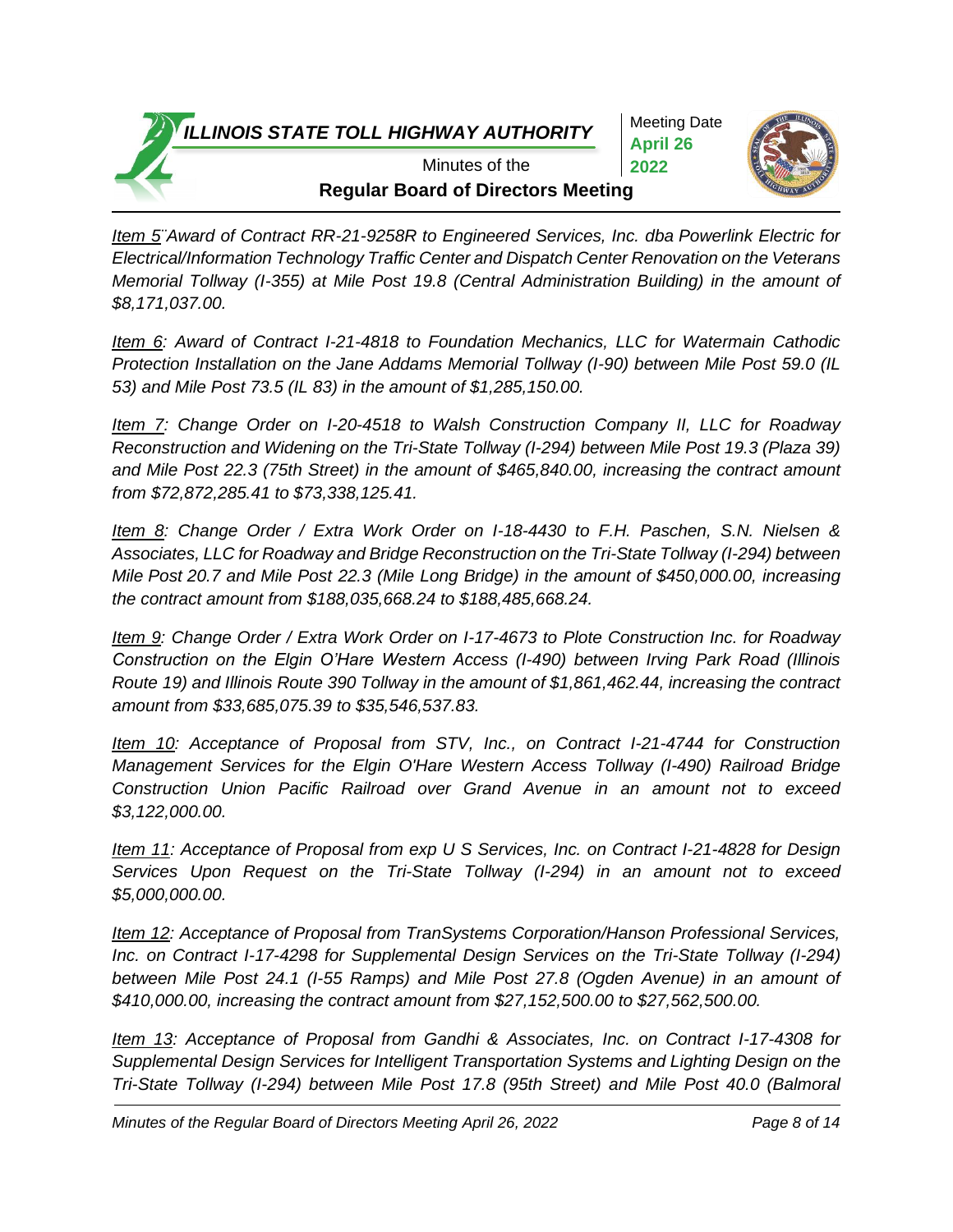Meeting Date **April 26 2022**



**Regular Board of Directors Meeting** Minutes of the

*Avenue) in an amount of \$500,000.00, increasing the contract amount from \$6,889,000.00 to \$7,389,000.00.*

*Item 14: Acceptance of Proposal from Jacobs Engineering Group, Inc. on Contract I-17-4300 for Supplemental Design Services for Roadway Reconstruction and Widening on the Tri-State Tollway (I-294) from Mile Post 30.5 (Roosevelt Road) to Mile Post 32.3 (St. Charles Road) in an amount of \$2,800,000.00, increasing the contract amount from \$44,141,000.00 to \$46,941,000.00.*

*Item 15: Acceptance of Proposal from AECOM Technical Services, Inc. on Contract RR-16-4265 for Supplemental Design Corridor Management and Design Services on the Tri-State Tollway (I-294) in an amount of \$2,950,000.00, increasing the contract amount from \$84,062,076.00 to \$87,012,076.00.*

*Item 16: Award of Contract 21-0194 to MDSolutions Inc. for the purchase of Aluminum Extrusions in an amount not to exceed \$490,255.15 (Tollway Invitation for Bid).*

*Item 17: Award of Contract 21-0054RR to Production Distribution Companies, Inc. for the purchase of LED Luminaires and Components in an amount not to exceed \$157,013.90 for an initial two-year term and a possible two-year renewal term in an amount not to exceed \$168,839.15 (Tollway Invitation for Bid).*

*Item 18: Land Acquisition – Sale of Excess Property in the amount of \$175,000.00 for Parcels T-1C-652.EX, T-1C-653.EX, T-1C-654.EX, T-1C-655.EX, T-1C-656.EX, T-1C-657.EX, T-1C-658.EX, T-1C-659.EX, T-1C-660.EX and T-1C-661.EX located north of 159th Street and west of I-294 in the city of Markham. Cost to Tollway: N/A.* 

Chair Abreu stated that she has indicated in advance her wish to recuse herself on Engineering Items 3, 4, 5, 7, 8 and 12 thru 15. She requested, without objection, that these items be taken first as a group.

Chair Abreu entertained a motion to consolidate for consideration and action Engineering Items 3, 4, 5, 7, 8 and 12 thru 15. Director Connolly made a motion to consolidate these items, seconded by Director Sweeney. Chair Abreu asked that the roll be called on the motion, the vote of yeas and nays being as follows:

Yeas: Director Connolly, Director Sweeney, Director Gallagher, Director Gomez, Director McConnaughay, Director Paddock (6)

Nays: (0)

```
Recusals: Chair Abreu (1)
```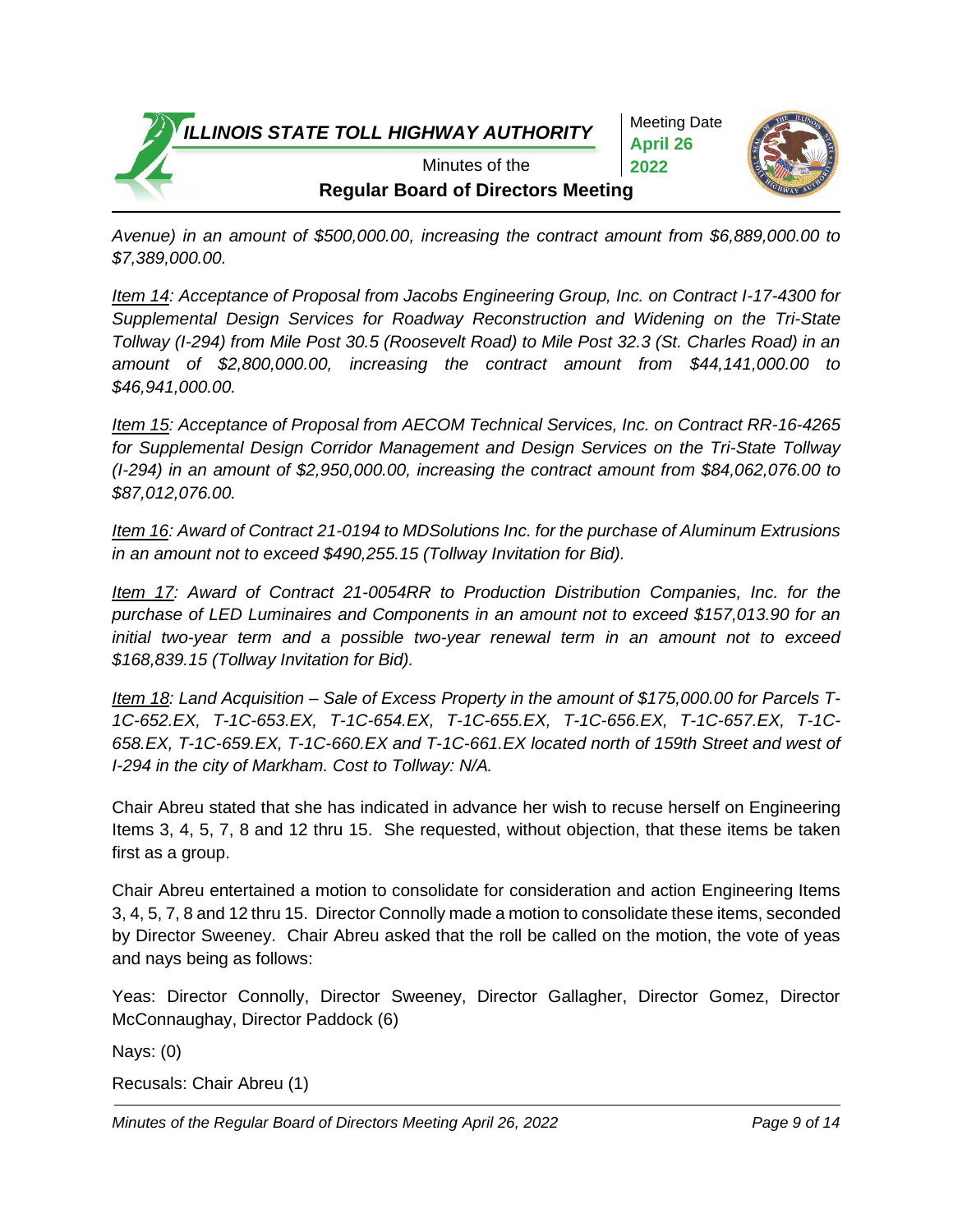Meeting Date **April 26 2022**



**Regular Board of Directors Meeting** Minutes of the

The motion PASSED.

The motion to consolidate these items having carried, Chair Abreu entertained a motion to approve **Engineering Items 3, 4, 5, 7, 8 and 12 thru 15.** Director Connolly made a motion, seconded by Director Sweeney. Chair Abreu asked that the roll be called on the motion, the vote of yeas and nays being as follows:

Yeas: Director Connolly, Director Sweeney, Director Gallagher, Director Gomez, Director McConnaughay, Director Paddock (6)

Nays: (0)

Recusals: Chair Abreu (1)

The motion PASSED.

Chair Abreu stated that without objection, the remaining Engineering items will be taken as a group. She entertained a motion to consolidate for consideration and action Engineering Items 1, 2, 6, 9 thru 11, and 16 thru 18. Director Connolly made a motion to consolidate these items, seconded by Director Sweeney. Chair Abreu asked that the roll be called on the motion, the vote of yeas and nays being as follows:

Yeas: Director Connolly, Director Sweeney, Director Gallagher, Director Gomez, Director McConnaughay, Director Paddock, Chair Abreu (7)

Nays: (0)

The motion PASSED.

The motion to consolidate these items having carried, Chair Abreu entertained a motion to approve **Engineering Items 1, 2, 6, 9 thru 11, and 16 thru 18**. Director Connolly made a motion to approve these items, seconded by Director Sweeney. Chair Abreu asked that the roll be called on the motion, the vote of yeas and nays being as follows:

Yeas: Director Connolly, Director Sweeney, Director Gallagher, Director Gomez, Director McConnaughay, Director Paddock, Chair Abreu (7)

Nays: (0)

The motion PASSED.

#### **Legal**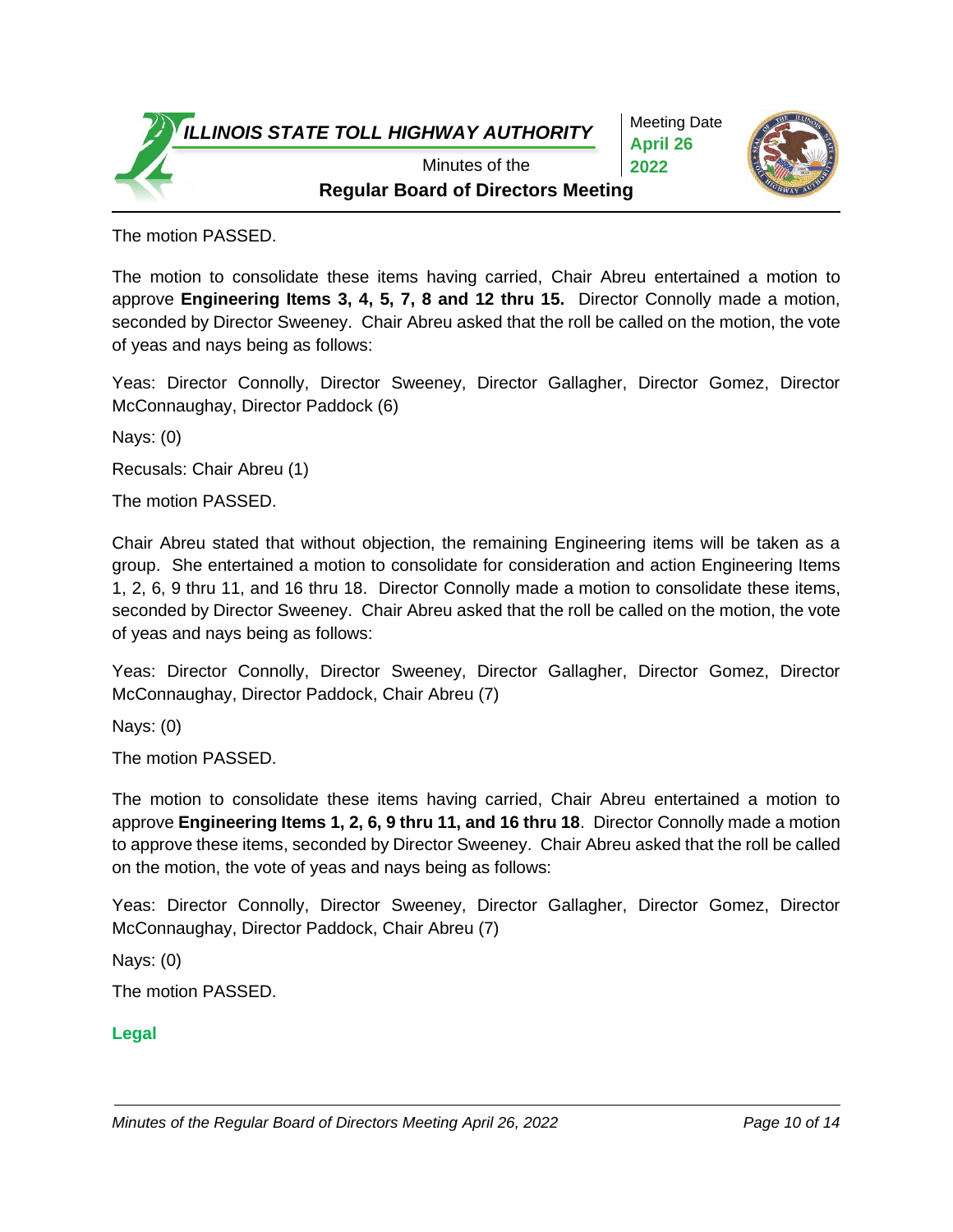Meeting Date **April 26 2022**



**Regular Board of Directors Meeting** Minutes of the

Chair Abreu stated that without objection, Legal Item 1 will be deferred to a later meeting. Chair Abreu then stated that Legal Items 4, 5 and 6 will be deferred until after consideration in Executive Session.

*Item 1: Approval of Intergovernmental Agreement with Ohio University. Cost to the Tollway: \$1,700.000.*

*Item 2: Approval of Second Addendum to Intergovernmental Agreement with Pace. Cost to the Tollway: \$386,815 reduction of Pace reimbursement due to the Tollway.* 

*Item 3: Approval of Intergovernmental Agreement with Fire Protection Districts and Municipal Fire Departments. Cost to the Tollway: \$350,000.*

*Item 4: Amendment to Land Acquisition Resolution 22314 for the Elgin O'Hare Western Access project (EOWA) to add 2 parcels that may need to be acquired by condemnation. See ISTHA v. DiBenedetto. Cost to the Tollway: As discussed in Executive Session.*

*Item 5: Authorization to enter into Settlement Agreement. As discussed in Executive Session.*

*Item 6: Authorization to enter into Settlement Agreement. As discussed in Executive Session.*

Chair Abreu entertained a motion to consolidate for consideration and action Legal Items 2 and 3. Director Connolly made a motion to consolidate these items, seconded by Director Sweeney. Chair Abreu asked that the roll be called on the motion, the vote of yeas and nays being as follows:

Yeas: Director Connolly, Director Sweeney, Director Gallagher, Director Gomez, Director McConnaughay, Director Paddock, Chair Abreu (7)

Nays: (0)

The motion PASSED.

The motion to consolidate these items having carried, Chair Abreu entertained a motion to approve **Legal Items 2 and 3.** Director Connolly made a motion to approve these items, seconded by Director Sweeney. Chair Abreu asked that the roll be called on the motion, the vote of yeas and nays being as follows:

Yeas: Director Connolly, Director Sweeney, Director Gallagher, Director Gomez, Director McConnaughay, Director Paddock, Chair Abreu (7)

Nays: (0)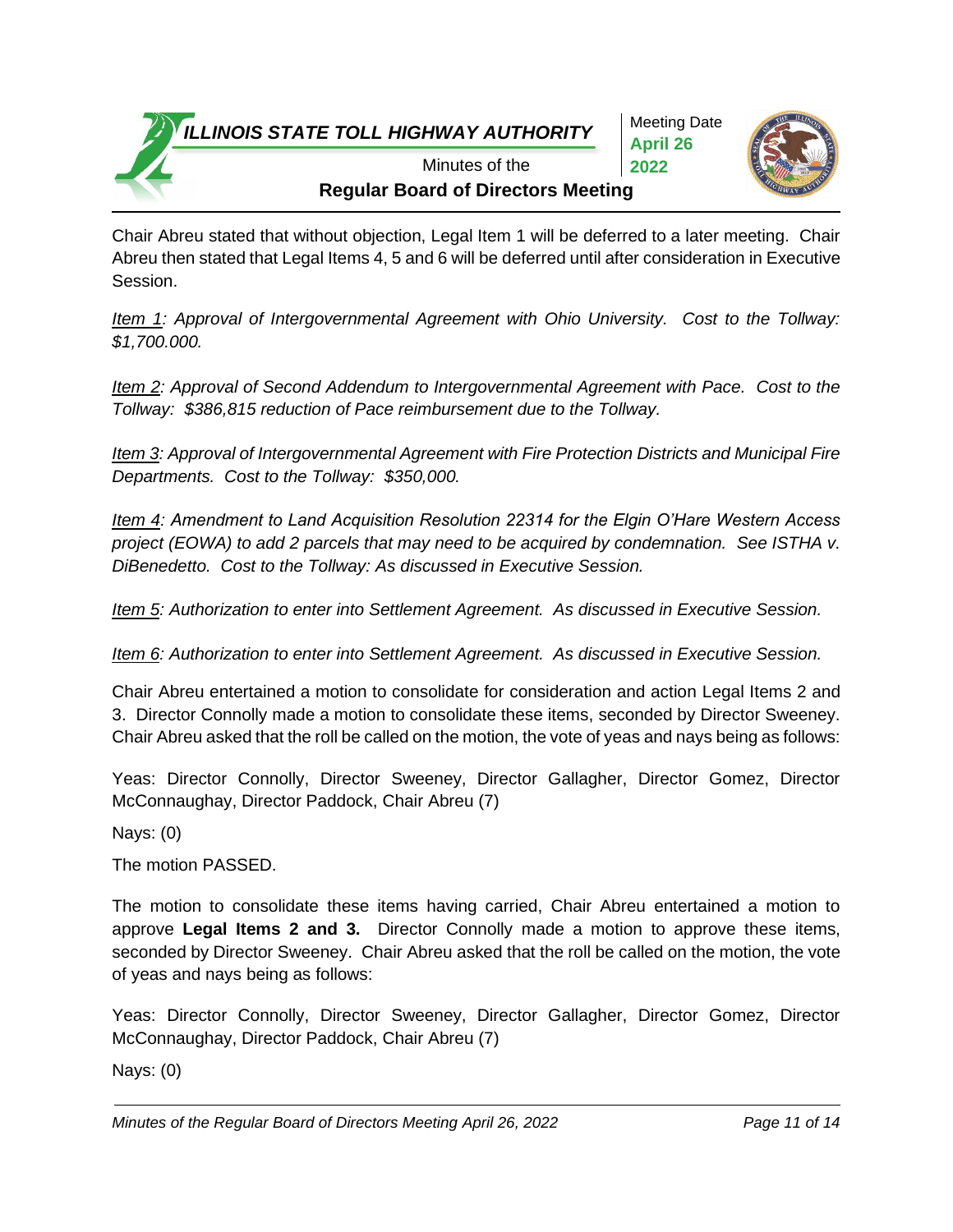

Meeting Date **April 26 2022**



**Regular Board of Directors Meeting** Minutes of the

The motion PASSED.

#### **Administration**

*Item 1: Renewal of Contract 18-0089 with Perspectives, Ltd. for the purchase of Employee Assistance Program Services in an amount not to exceed \$63,780.00 (Tollway Request for Proposal).*

Chair Abreu entertained a motion to approve **Administration Item 1.** Director Connolly made a motion to approve this item, seconded by Director Sweeney. Chair Abreu asked that the roll be called on the motion, the vote of yeas and nays being as follows:

Yeas: Director Connolly, Director Sweeney, Director Gallagher, Director Gomez, Director McConnaughay, Director Paddock, Chair Abreu (7)

Nays: (0)

The motion PASSED.

#### **Executive Session**

Chair Abreu called for a motion to enter into Executive Session pursuant to exceptions provided in Sections 2(c)1, 11, 21 and 29 of the Open Meetings Act, 5 ILCS 120/2(c)1, 11, 21 and 29*,* to consider Tollway matters related to personnel, pending or probable litigation, the minutes of closed meetings and internal audit controls. Director Connolly made a motion, pursuant to the sections specified, to enter Executive Session, seconded by Director Sweeney. Chair Abreu asked that the roll be called on the motion, the vote of yeas and nays being as follows:

Yeas: Director Connolly, Director Sweeney, Director Gallagher, Director Gomez, Director McConnaughay, Director Paddock, Chair Abreu (7)

Nays: (0)

The motion PASSED.

At approximately 10:30 a.m. the Board entered into Executive Session.

# **Return from Executive Session and Action** (if any)

Board Members Present: Board Members Not Present:

Chair Dorothy Abreu Governor JB Pritzker *[ex officio]*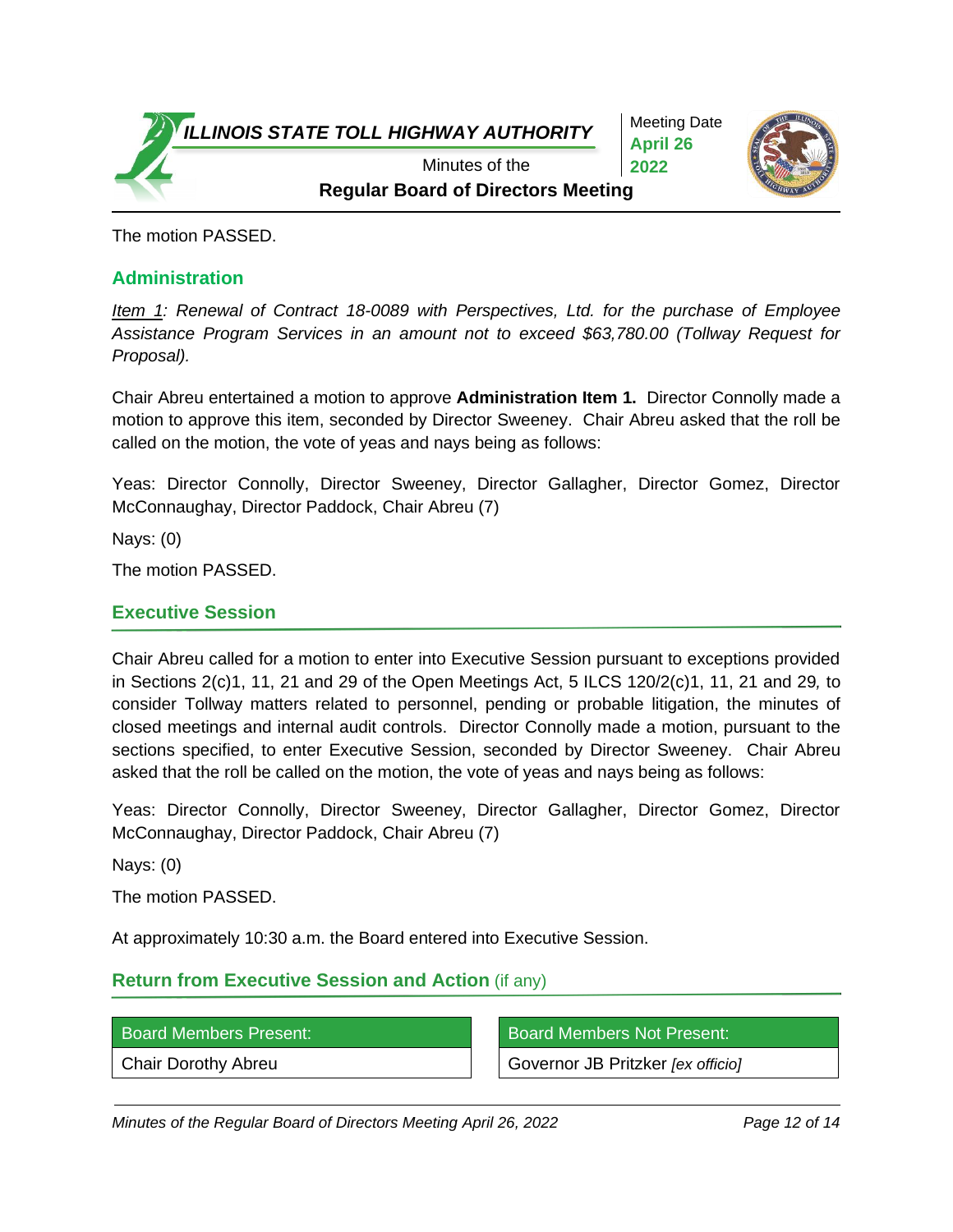Meeting Date **April 26 2022**



# **Regular Board of Directors Meeting** Minutes of the

Director Alice Gallagher **Director Gary Perinar** 

Director Jacqueline Gomez

Director Karen McConnaughay

Director Scott Paddock

Director James Sweeney

Director James Connolly **Secretary Omer Osman** *[ex officio]* Secretary Omer Osman *[ex officio]* 

At approximately 11:55 p.m., the Board re-entered the public session of the Meeting.

*Chair's Item 2: Approval of the Minutes of the Executive Session of the Board of Directors Meeting held March 16, 2022.*

Chair Abreu entertained a motion to approve **Chair's Item 2**, as discussed in Executive Session. Director Connolly made a motion to approve the Minutes, seconded by Director Sweeney. Chair Abreu asked that the roll be called on the motion, the vote of yeas and nays being as follows:

Yeas: Director Connolly, Director Sweeney, Director Gallagher, Director Gomez, Director McConnaughay, Director Paddock, Chair Abreu (7)

Nays: (0)

The motion PASSED.

*Legal Item 4: Amendment to Land Acquisition Resolution 22314 for the Elgin O'Hare Western Access project (EOWA) to add 2 parcels that may need to be acquired by condemnation. See ISTHA v. DiBenedetto. Cost to the Tollway: As discussed in Executive Session.*

*Legal Item 5: Approval of Settlement Agreement. Cost to the Tollway: As discussed in Executive Session.* 

*Legal Item 6: Approval of Settlement Agreement. Cost to the Tollway: As discussed in Executive Session.* 

Chair Abreu entertained a motion to consolidate for consideration and action Legal Items 4 thru 6. Director Connolly made a motion to consolidate these items, seconded by Director Sweeney. Chair Abreu asked that the roll be called on the motion, the vote of yeas and nays being as follows:

Yeas: Director Connolly, Director Sweeney, Director Gallagher, Director Gomez, Director McConnaughay, Director Paddock, Chair Abreu (7)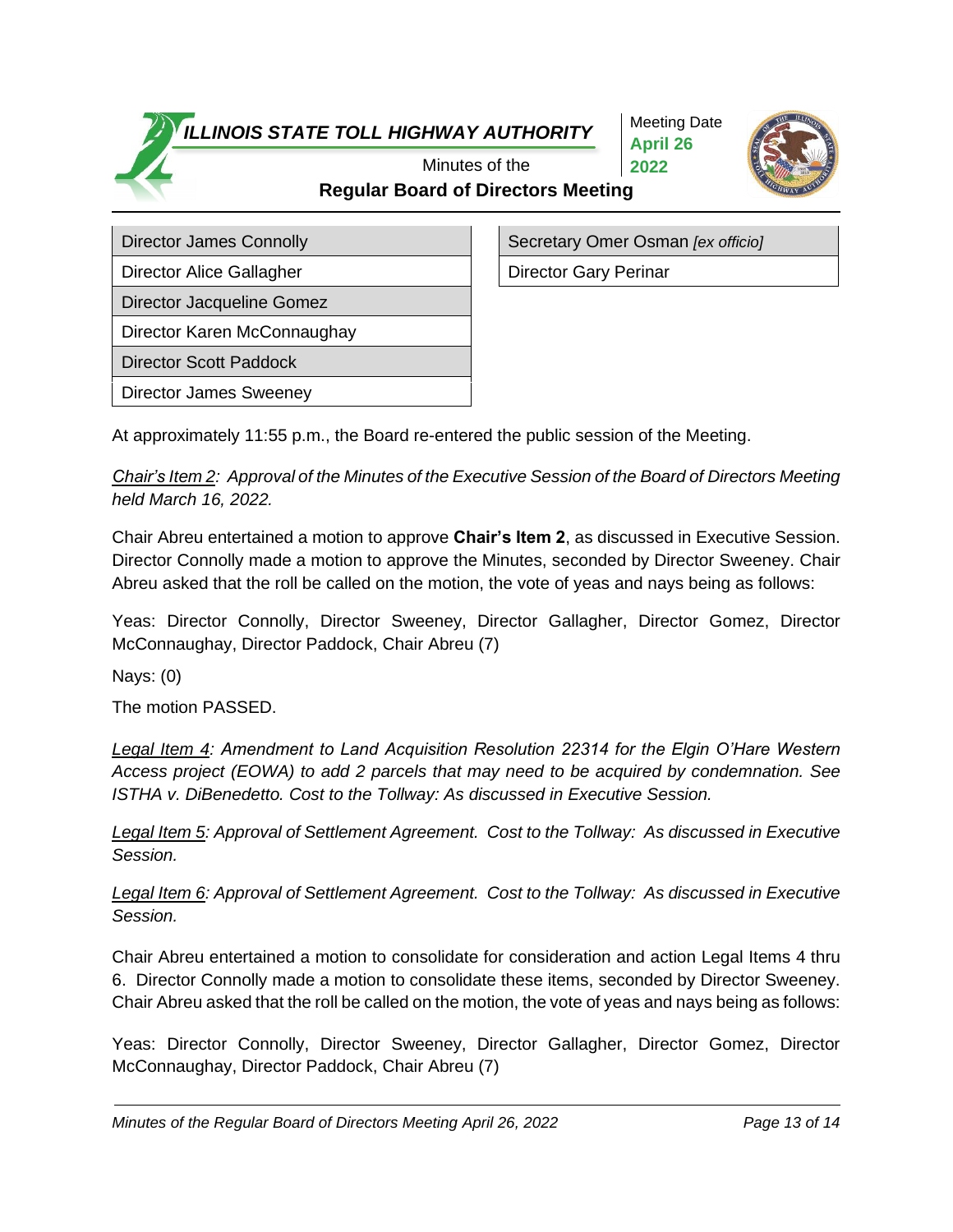Meeting Date **April 26 2022**



**Regular Board of Directors Meeting** Minutes of the

Nays: (0)

The motion PASSED.

The motion to consolidate these items having carried, Chair Abreu entertained a motion to approve **Legal Items 4 thru 6.** Director Connolly made a motion to approve these items, seconded by Director Sweeney. Chair Abreu asked that the roll be called on the motion, the vote of yeas and nays being as follows:

Yeas: Director Connolly, Director Sweeney, Director Gallagher, Director Gomez, Director McConnaughay, Director Paddock, Chair Abreu (7)

Nays: (0)

The motion PASSED.

## **Adjournment**

There being no further business before the Board, Chair Abreu entertained a motion to adjourn. Director Connolly made a motion to adjourn, seconded by Director Sweeney. Chair asked that the roll be called on the motion, the vote of yeas and nays being as follows:

Yeas: Director Connolly, Director Sweeney, Director Gallagher, Director Gomez, Director McConnaughay, Director Paddock, Chair Abreu (7)

Nays: (0)

The motion PASSED.

The Meeting adjourned at approximately 12:00 pm

hriote begnery

Minutes taken by:

Christi Regnery Board Secretary Illinois State Toll Highway Authority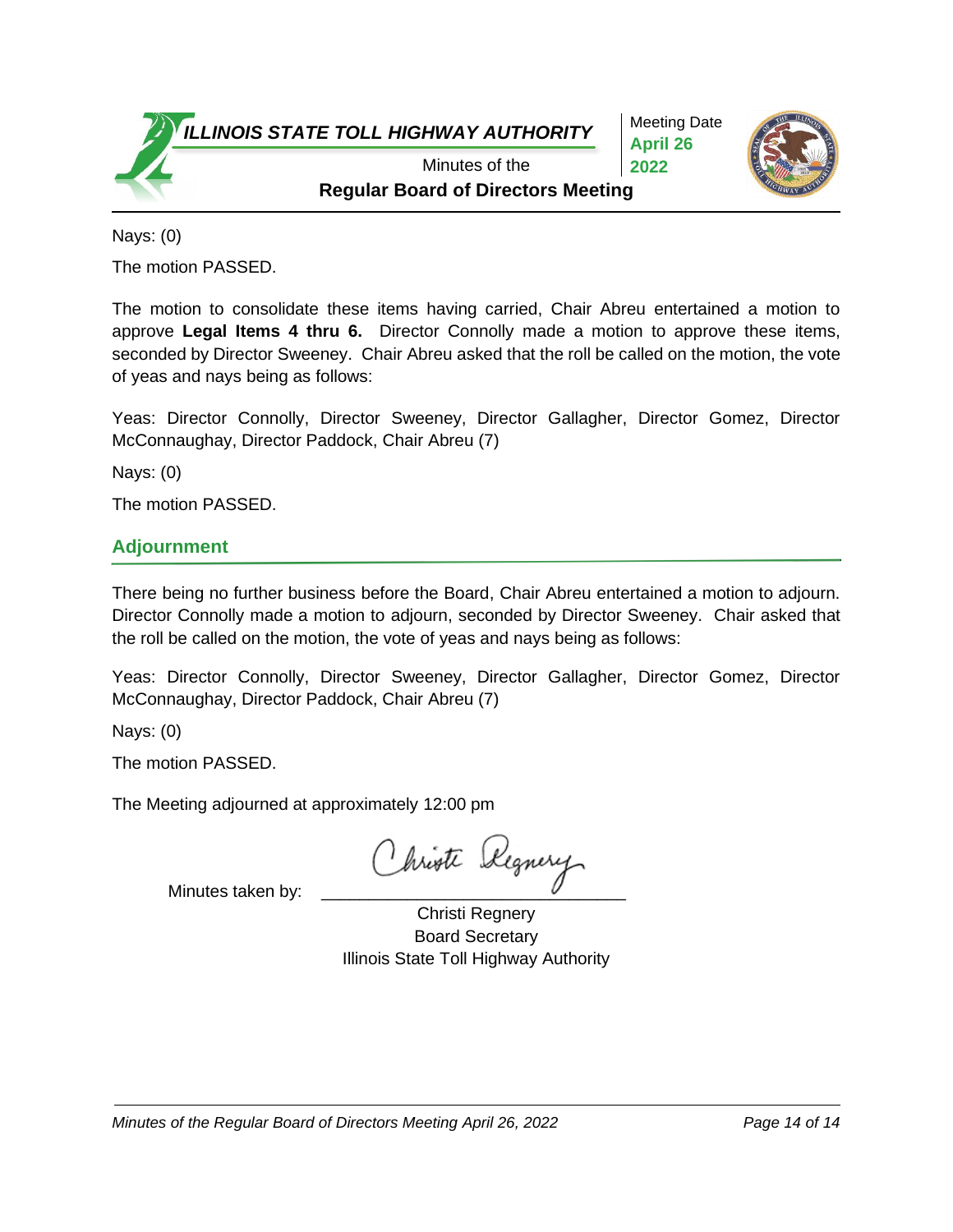



# Illinois State Toll Highway Authority

# **Office of the Inspector General**

# **SUMMARY ACTIVITY REPORT**

September 1, 2021 through February 28, 2022

Theodor J. Hengesbach Inspector General

Hotline: 866.786.5544 Fax: 630.795.7661 http[s://ww](http://www.illinoistollway.com/OIG)w[.illinoistollway.com/OIG](http://www.illinoistollway.com/OIG)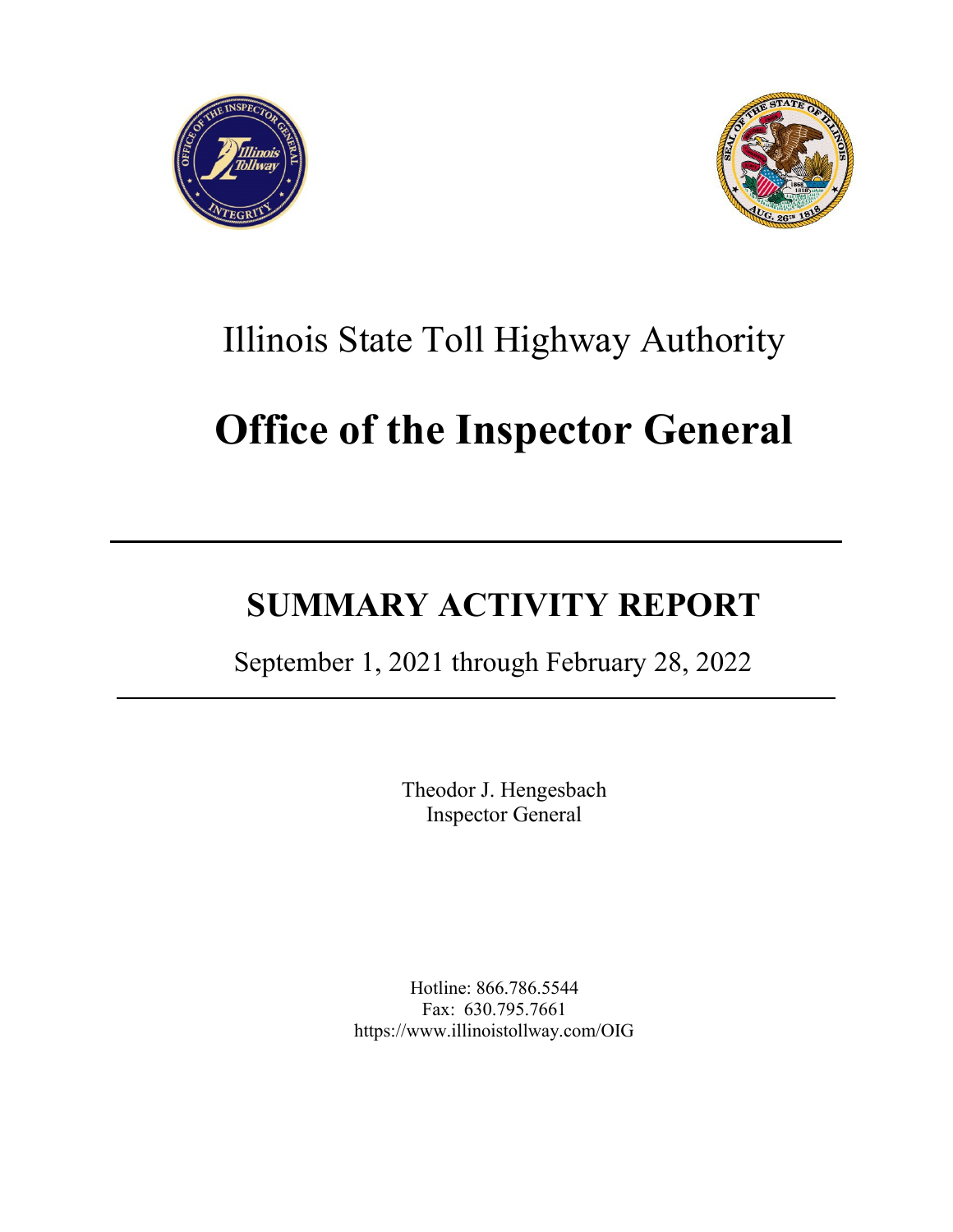

**OFFICE OF THE INSPECTOR GENERAL Theodor J. Hengesbach – Inspector General**

## **SUMMARY ACTIVITY REPORT**

**To:** The Office of the Governor The Board of Directors of the Illinois State Toll Highway Authority The State of Illinois General Assembly

**From:** Theodor J. Hengesbach, Inspector General

- **Date:** March 31, 2022
- **Re:** Office of the Inspector General Summary Activity Report for the Period Spanning September 1, 2021 to February 28, 2022.

## **INTRODUCTION**

We submit this report pursuant to Section 8.5 of the Toll Highway Act (the Act).<sup>[1](#page-15-0)</sup> The Act created the Office of the Inspector General (OIG) to provide independent oversight of the Illinois Tollway. On February 22, 2022, the Illinois Senate confirmed the re-appointment of Theodor J. Hengesbach to a second five-year term.

#### **MISSION/JURISDICTION**

The OIG's mission is to foster effectiveness and efficiency in Tollway administration and operations by promoting integrity and accountability of the Tollway board, Tollway employees, and Tollway contractors and vendors. In furtherance of its mission, the OIG strives to detect, deter, and prevent fraud, waste, abuse, corruption, misconduct, and mismanagement.

The OIG derives its authority and direction from the Illinois Toll Highway  $Act<sup>2</sup>$  $Act<sup>2</sup>$  $Act<sup>2</sup>$  and the Illinois Administrative Code.[3](#page-15-2)

<span id="page-15-0"></span> $1605$  ILCS 10/8.5(m) provides: The Toll Highway Inspector General shall provide to the Governor, the Board of the Authority and the General Assembly a summary of reports and investigations made under this Section no later than March 31 and September 30 of each year. The summaries shall detail the final disposition of the Inspector General's recommendations. The summaries shall not contain any confidential or identifying information concerning the subjects of the reports and investigations. The summaries shall also include detailed, recommended administrative actions and matters for consideration by the Governor, the Board of the Authority, and the General Assembly. 2 605 ILCS 10/8.5 605 ILCS 10/8.5.

<span id="page-15-2"></span><span id="page-15-1"></span><sup>3</sup> ILL. ADMIN. CODE title 2, sec. 3430 (2011).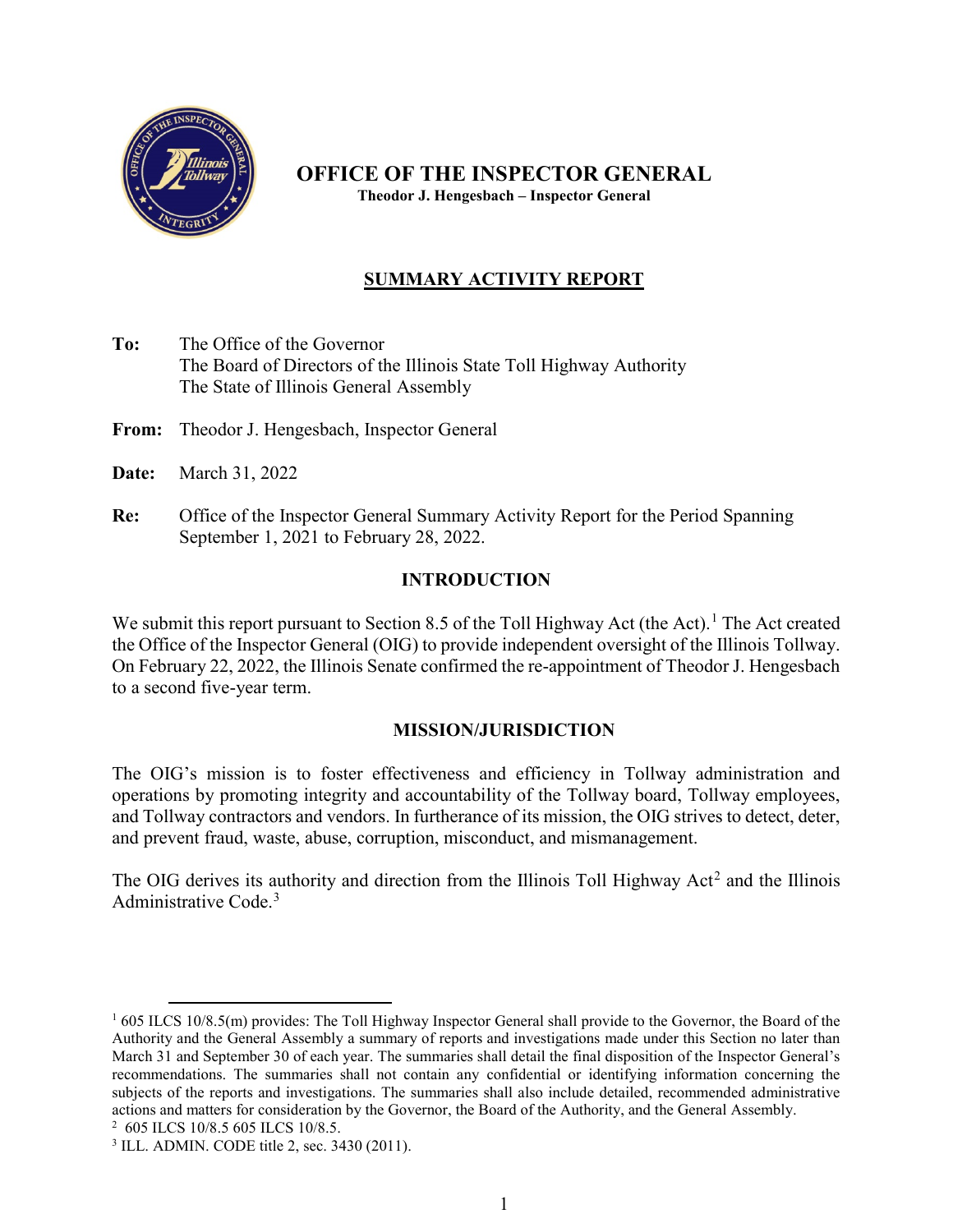By statute, the OIG's jurisdiction extends to Tollway officials, Tollway employees, and Tollway contractors and vendors.[4](#page-16-0) As a general rule, the OIG does not become involved in cases involving private disputes, labor-management issues, or litigation. Matters investigated by the OIG may also fall within the jurisdiction of other agencies (e.g., federal, state, or local law enforcement, other inspectors general, etc.). In such cases, the Inspector General is authorized to refer matters or work jointly with these other agencies to investigate allegations of wrongdoing.

The OIG conducts administrative and criminal investigations of alleged violations of law, rule or regulation, and misconduct or mismanagement. In addition, the OIG reviews Tollway policies and procedures, and employment and hiring files, and serves as liaison to law enforcement entities.[5](#page-16-1)

#### **STAFF**

The OIG is currently staffed with a General Manager of Investigations, an Investigator II, 2 Investigator Is, and an Executive Secretary. The Inspector General, General Manager of Investigations, and the Investigator II are certified by the National Association of Inspectors General and the Association of Certified Fraud Examiners. In addition, the Inspector General and the General Manager of Investigations continue as active members of the Board of Directors for the Illinois Chapter of the Association of Inspectors General. The Inspector General currently serves as Vice-President of that Board.

There are three budgeted positions that are vacant that are in the process of being posted and filled: the Deputy Inspector General, an Investigator II, and Information Analyst.

#### **INTAKES**

The OIG receives complaints and reports of concerns and allegations of wrongdoing<sup>[6](#page-16-2)</sup> from the general public, Tollway officials and employees, vendors, bidders, and anonymoussources. These are screened and assessed to determine the most appropriate action, which can include opening a Preliminary Investigation (PI),<sup>[7](#page-16-3)</sup> an Investigation (IG), a Review (R), or an Investigative Assistance case (IA).<sup>[8](#page-16-4)</sup> The OIG can also refer matters, as appropriate, to Tollway management, law enforcement or another entity, or decline to open a case.

Factors that impact this decision include: the reliability and accuracy of information based on the OIG's knowledge of the subject matter; the nature of the conduct alleged and the ability to independently verify the allegations; the age of the conduct complained of; the likely impact on Tollway operations; and the availability of investigative resources.

Most often matters are opened as Preliminary Investigations, which are limited scope inquiries to develop and evaluate available information to determine the most appropriate next action.

The OIG also receives a number of complaints and calls relating to I-PASS concerns, or toll violations and fines that we refer to the Tollway Operations Customer Service section.

<span id="page-16-1"></span>

<span id="page-16-0"></span><sup>&</sup>lt;sup>4</sup> *See* 605 ILCS 10/8.5(d).<br><sup>5</sup> *See* 605 ILCS 10/8.5(f).<br><sup>6</sup> The OIG can also self-initiate investigations and reviews.

<span id="page-16-4"></span><span id="page-16-3"></span><span id="page-16-2"></span> $7$  A Preliminary Investigation is initiated to conduct limited-scope inquiries to determine the next appropriate action. Generally, these inquiries are open for 30 days, although 30-day extensions may be approved by the Inspector General. <sup>8</sup> Investigative Assistance matters include tracking of employee arrests and requests for information or subpoenas from law enforcement, regulatory agencies, or other Inspectors General.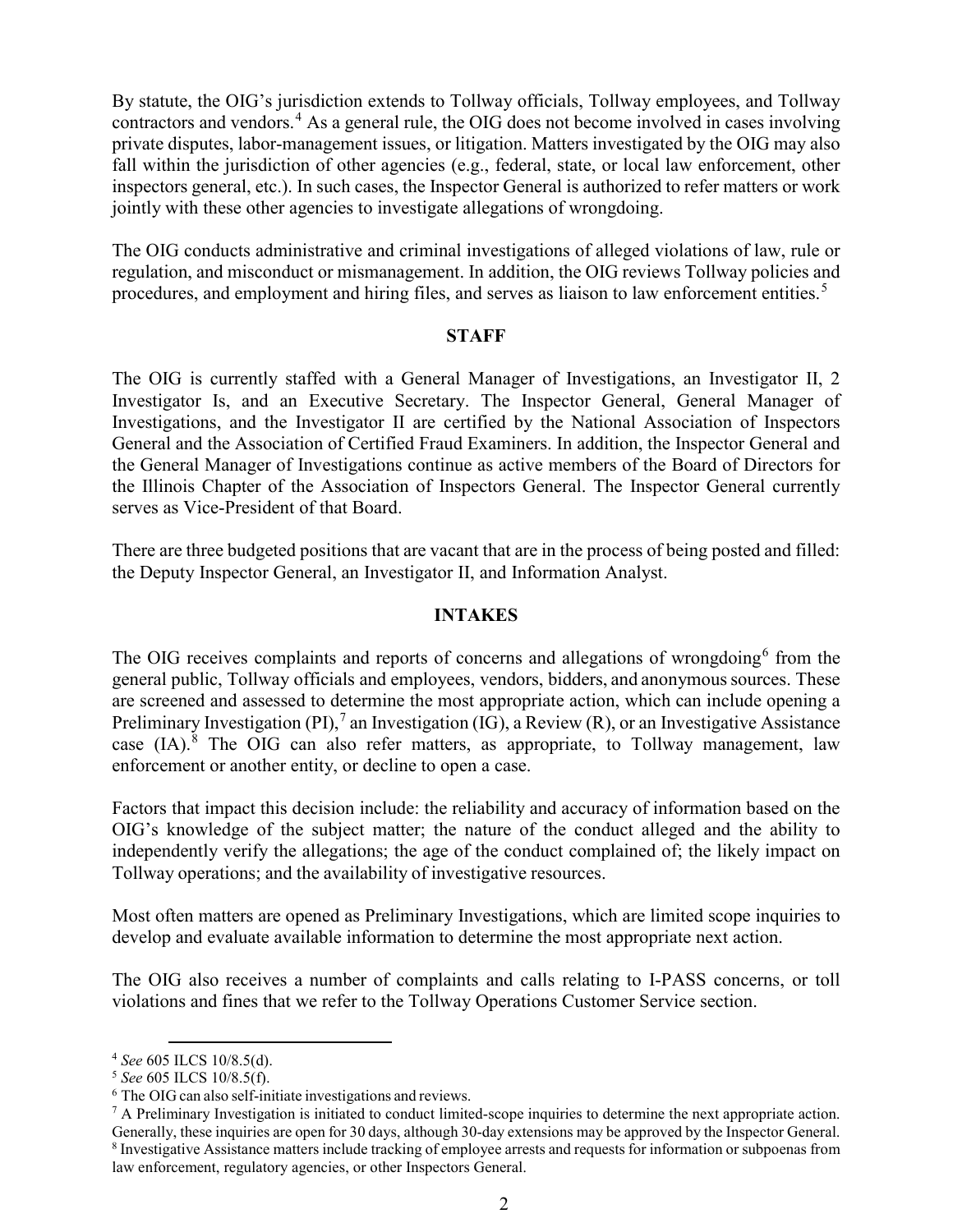By law, the identity of any individual providing information or reporting possible or alleged misconduct to the OIG may not be disclosed without consent of that individual or as otherwise required by law<sup>8</sup>. Furthermore, state and federal Whistleblower laws prohibit retaliation against individuals who provide information to or cooperate with an OIG investigation.

The Tollway OIG Hotline (866-786-5544) provides one of several means by which the OIG receives reports of wrongdoing. During this reporting period, there were 45 incoming calls.

A second source of information is the OIG online electronic form that allows individuals to provide information in a secure, confidential manner. This form can be accessed through the OIG webpage; it is encrypted upon submission and delivered directly to a secure OIG email account. During this reporting period, the OIG received 33 online submissions.

From September 1, 2021 through February 28, 2022, the OIG took action in 105 matters:

| Preliminary Investigations 21 opened           | 17 closed<br>4 converted (2 Investigations, 1 Referral, 1 Review) |
|------------------------------------------------|-------------------------------------------------------------------|
| Investigative Assistance <sup>9</sup> 3 opened | 4 closed                                                          |
| Investigations                                 | 3 opened<br>4 closed                                              |
| Reviews                                        | 1 opened<br>3 closed                                              |
| Referrals                                      | 73 matters referred<br>2 to Law Enforcement                       |
| Declined                                       | 4 matters                                                         |

As of February 28, 2022, the following matters were pending<sup>10</sup>:

| Preliminary Investigations 9 |   |
|------------------------------|---|
| Investigative Assistance 0   |   |
| Investigations               | 6 |
| Reviews                      | 3 |

<span id="page-17-0"></span><sup>&</sup>lt;sup>9</sup> On October 1, 2017, responsibility for responding to law enforcement subpoena requests for Tollway records transitioned from the OIG to the Legal Department.

<span id="page-17-1"></span><sup>&</sup>lt;sup>10</sup> These numbers include carry-over from previous reporting period.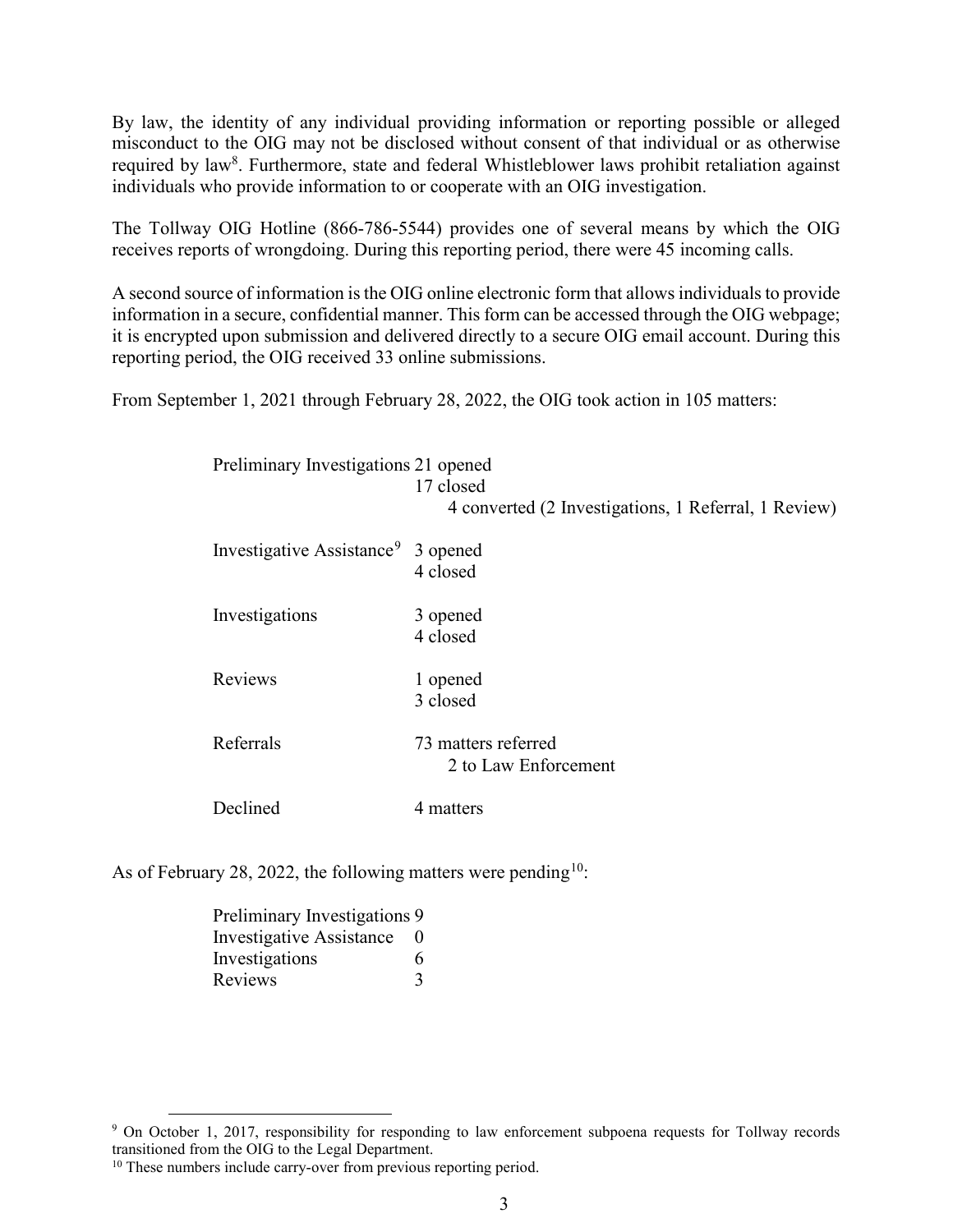#### **REPORTS OF FINDINGS**

Summary Reports of Investigation detailing sustained findings and/or recommendations for corrective action are submitted to the Board Chair, the Executive Director and appropriate management officials. Summary reports resulting in discipline of more than 3 days are publicly released in redacted form on the OIG website. The OIG also issues Management Advisory Reports to the Board Chair, the Executive Director and appropriate management officials, which describe operational concerns observed by the OIG in the course of its activities.

There were no recommended administrative actions or matters submitted for consideration to the Governor or the General Assembly during this period.

The following are summaries of OIG reports issued between September 1, 2021 and February 28, 2022.

#### **SUMMARY REPORTS OF INVESTIGATION**

#### **IG-21-003[11](#page-18-0)**

The Office of the Inspector General completed an investigation of an allegation that a Tollway employee sought and received special treatment from ISP respecting their child's DUI arrest in 2016.

This investigation established reasonable cause to find that a Tollway employee violated Tollway policies when they used their position and work relationships to seek favorable treatment from a (now) former ISP employee who ultimately effectuated the dismissal of the arrest. When interviewed, the Tollway employee admitted that, while at work, they used Tollway equipment to contact the (now) former ISP employee and asked them to help. They also confirmed that the arrest was later dismissed.

#### Response

The response was expected on July 15, 2021 and received July 7, 2021, and indicated that the Tollway agreed with the OIG findings and concurred with the recommendation of discipline, which it was in the process of assessing.

On November 22, 2021 the Tollway reported that it had suspended the employee without pay and presented them with charges seeking termination that alleged violations of Tollway policies. After reviewing the employee's response to those charges, the Tollway agreed to reduce the recommended termination to a time-served, unpaid suspension of 38 days with the understanding that future misconduct would be grounds for immediate termination.

<span id="page-18-0"></span><sup>&</sup>lt;sup>11</sup> As noted in the September 2021 Semi Annual Report, the final discipline for this matter had not been determined as of August 31, 2021, so this summary is included in this report.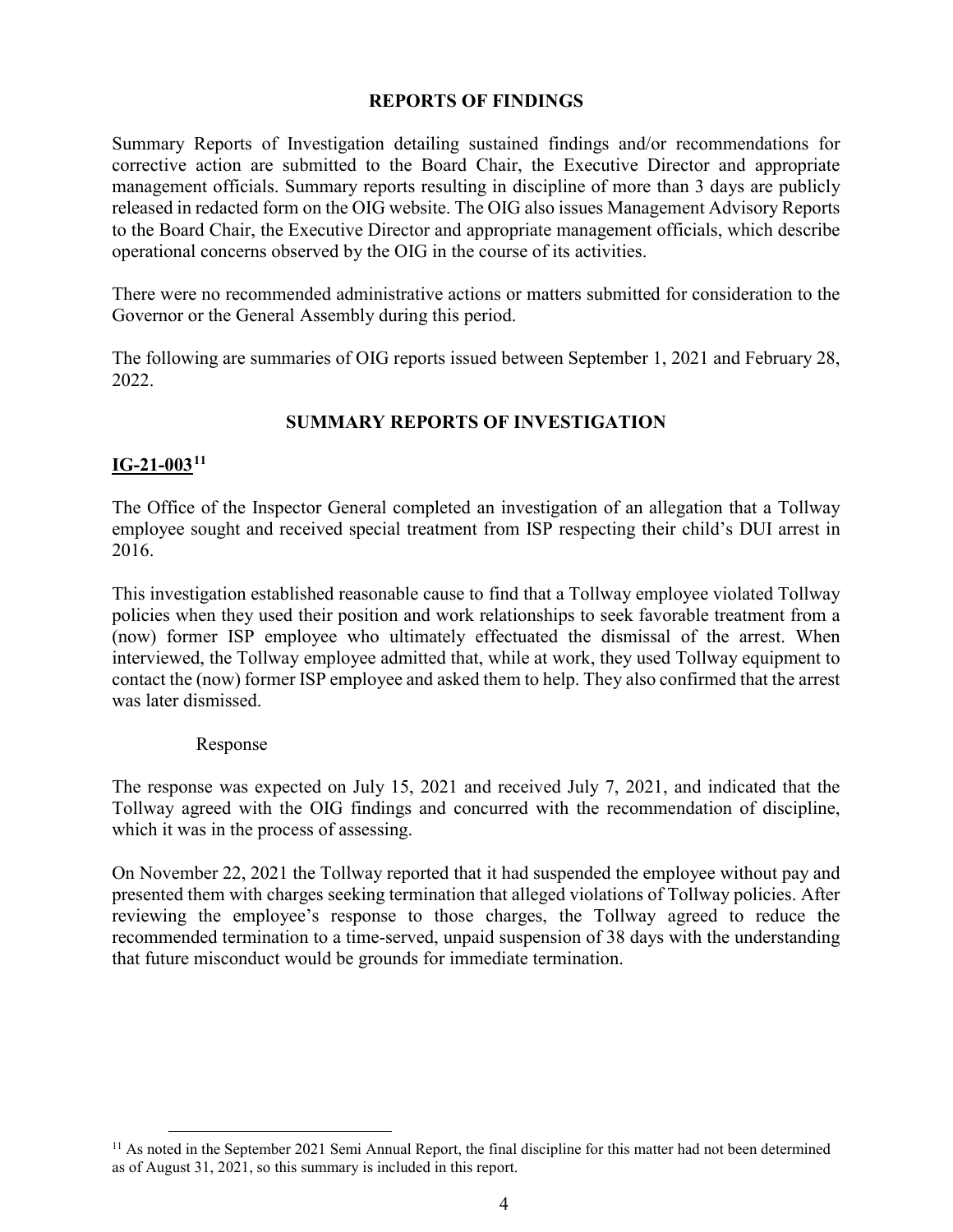#### **IG-21-005**

The Office of the Inspector General completed an investigation into the circumstances that led to a payment of \$8860 to a vendor that had been contracted to provide a "12 foot x 12 foot Canine Concrete Kennel Pad with Canine Kennel Cage" at an ISP K9 officer's residence. A previous OIG investigation (OIG Case # IG-20-002) determined that the vendor had violated their contract with the Tollway when they used a subcontractor without approval to perform the concrete work and when they sought payment for services they did not provide (specifically construction of the kennel), and the OIG recommended that the Tollway not pay the full amount it had been invoiced. In its response to that report, the Tollway informed the OIG that during the pendency of the investigation, the Tollway had paid the vendor the full amount they had invoiced (\$8860).

The OIG initiated an investigation of this payment. This investigation established reasonable cause to find that the Tollway committed waste when it paid the vendor for services it did not receive. While it appears that ISP did not perform a sufficient review of the matter or make full use of BidBuy resources before approving payment, there are inconsistencies in documentation and processes, which, combined with inadequate communication between the Tollway and ISP, contributed to a collective failure. The OIG recommended that the Tollway and ISP develop better communication and documentation for future procurements like these, and that timely and complete verification of services is requested and confirmed. OIG also recommended that the Tollway consider developing a stipend or reimbursement system for this type of project. Finally, OIG recommended that the Tollway consider corrective action and/or seek a refund from the vendor for amounts paid in excess of the services they provided.

#### Response

The response was expected on October 15, 2021 and received on November 15, 2021. The initial response noted that this was an unusual contract and agreed that better communication and documentation were important.

A subsequent response received on January 20, 2022 provided more complete information and detailed changes to the small purchase process that simplify and ensure accuracy of the process, and reported that numerous trainings had been developed and presented by Procurement for Tollway stakeholders.

The Tollway reported that it had discussed the matter with the state's Chief Procurement Office, which advised that it felt there was not sufficient basis to suspend the vendor. The Tollway also indicated that stipends are not permitted for small purchases, and that a reimbursement system would require coordination with other departments.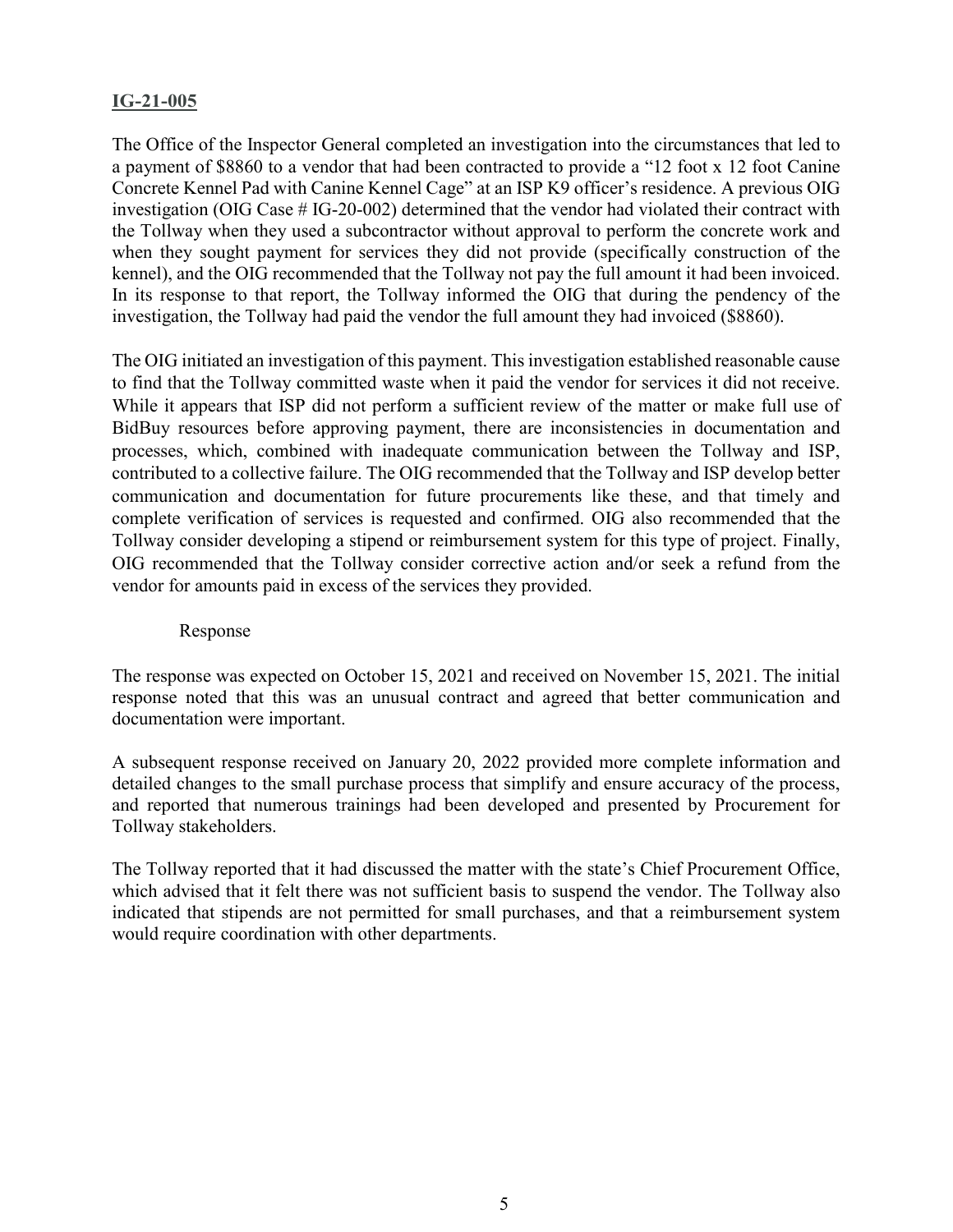#### **MANAGEMENT ADVISORY REPORTS**

#### **R-20-002**

The OIG completed a review of a hiring sequence that culminated in the Procurement department hiring eight Contract Compliance Analysts in early 2020. The review included an examination of available documentation and interviews of key Tollway stakeholders and was undertaken to assess compliance with Rutan requirements and applicable Tollway Hiring Procedures and Policies.

Our review found that basic Rutan processes were followed, but identified opportunities for improved documentation to standardize the process. Specifically, in this sequence only 42% of candidates who met the minimum qualifications were selected for an interview, yet there is no documentation of how this interview list was determined. In addition, high level managers involved in the hiring disclosed potential conflicts in their Confidentiality and Conflict of Interest forms based on prior work relationships with several of these candidates, but no documentation reflects that these forms were reviewed or that potential conflicts were meaningfully assessed.

The OIG made several recommendations:

- Screening criteria, including that used to reduce the pool of qualified candidates, should be established prior to selection and documented in the hiring file.
- The Confidentiality and Conflict of Interest form and assessment process should be revised using the Central Management Services (CMS) form as a model so that:
	- o Disclosures should be required of all hiring participants
	- o The form should be certified by someone outside the process who has reviewed and assessed any disclosures to determine if the potential conflicts would undermine the integrity of the hiring process, and
	- o The forms should be submitted several days prior to the interviews to allow for a meaningful review and adjustment of participation if necessary.

#### Response

The response was expected October 15, 2021 and the initial response was dated November 8, 2021 and received on November 15, 2021. That initial response recited the OIG's findings and pledged to generally "consider the OIG recommendations."

The Tollway subsequently provided a more complete response as well as a separate update.

The second response (dated December 17, 2021, and received January 20, 2022) addressed the specific recommendations and indicated that:

Administration now documents how interview pools are determined and approved and includes this documentation in the hiring file.

Administration began using the CMS Relationship Disclosure & Conflict of Interest Certification Form, which is required to be completed by all hiring participants including those who create/revise the position requirements, hiring/screening criteria, and the interview questions/weight, as well as those who conduct the screening, interviews, scoring and selection. These forms must be submitted before the interviews and must be reviewed and signed off on by someone not involved in the selection.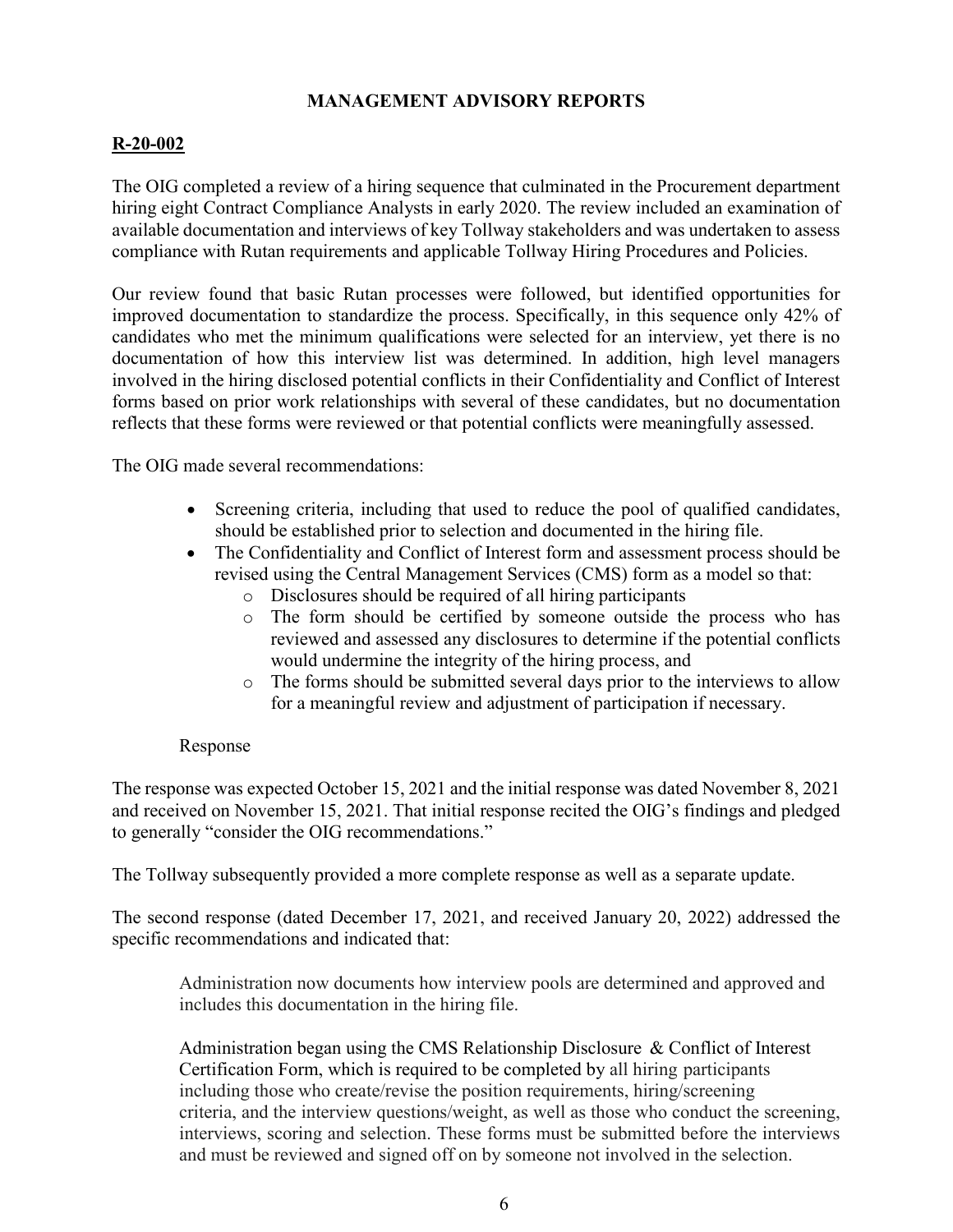However, the update from the Human Resources division of the Administration department (dated December 20, 2021, and received January 20, 2022) incorrectly stated that the OIG Summary Report had been issued after Administration had decided to use the CMS Disclosure form. In fact, the OIG Summary Report had been issued a week before Administration sent an email announcing the intent to adopt the use of the CMS form.

On March 28, 2022, the Tollway provided a follow-up memorandum acknowledging the date error in the December 20 memo, and confirming that the Tollway had implemented enhanced processes and documentation based on the OIG recommendations.

The memo further pledged to enhance the review process to ensure timely responses, that dates are properly reflected, and management action plans accurately address OIG findings and recommendations.

# **R-21-001**

The OIG completed a review of a Tollway vendor and its subcontractors after receiving a complaint about potential conflicts of interest created by their work and their other Tollway contracts. This review confirmed that between November 2018 and February 2020, Vendor A and its subcontractors provided a wide range of contract compliance services that included reviewing Tollway vendors' participation goals. The OIG further confirmed that Vendor A and Subcontractor 1 and Subcontractor 2 worked on other Tollway contracts that had participation goals like those that they were tasked with assessing.

This review found that, while the services performed by Vendor A and its subcontractors created potential conflicts of interest, there were no actual conflicts of interest with their other Tollway contracts. Specifically, this review found that, during the pendency of this contract, Tollway staff and Vendor A took steps to avoid potential conflicts between Vendor A and its subcontractors and their other Tollway contracts. However, this arrangement seems to have relied on the knowledge of a few Tollway staff and vigilance of Vendor A's personnel, and there was and is no established standard process to ensure that that these types of conflicts are assessed and managed. Without a process to assess potential conflicts or a plan to manage them, there remains a strong risk that a conflict could occur either intentionally or inadvertently in other contracts involving less experienced staff.

Based on this review, the OIG recommended that the Tollway develop and implement a process to assess vendor relationships to determine if their work on one Tollway contract might conflict with their responsibilities on another Tollway contract. This process should mandate and empower a Tollway representative to identify, assess, and determine potential conflicts, and document this review and any mitigation efforts. This would ensure consistency and help guard against potential or actual conflicts.

#### Response

The response was expected on December 28, 2021 and received January 20, 2022. The Tollway responded that key leadership personnel are reviewing the policy and procedures to ensure that they mandate and empower a Tollway representative to identify, assess, and determine potential conflicts, and document this review and any mitigation efforts. A follow up response will be provided that will address any changes in the process when the review is completed.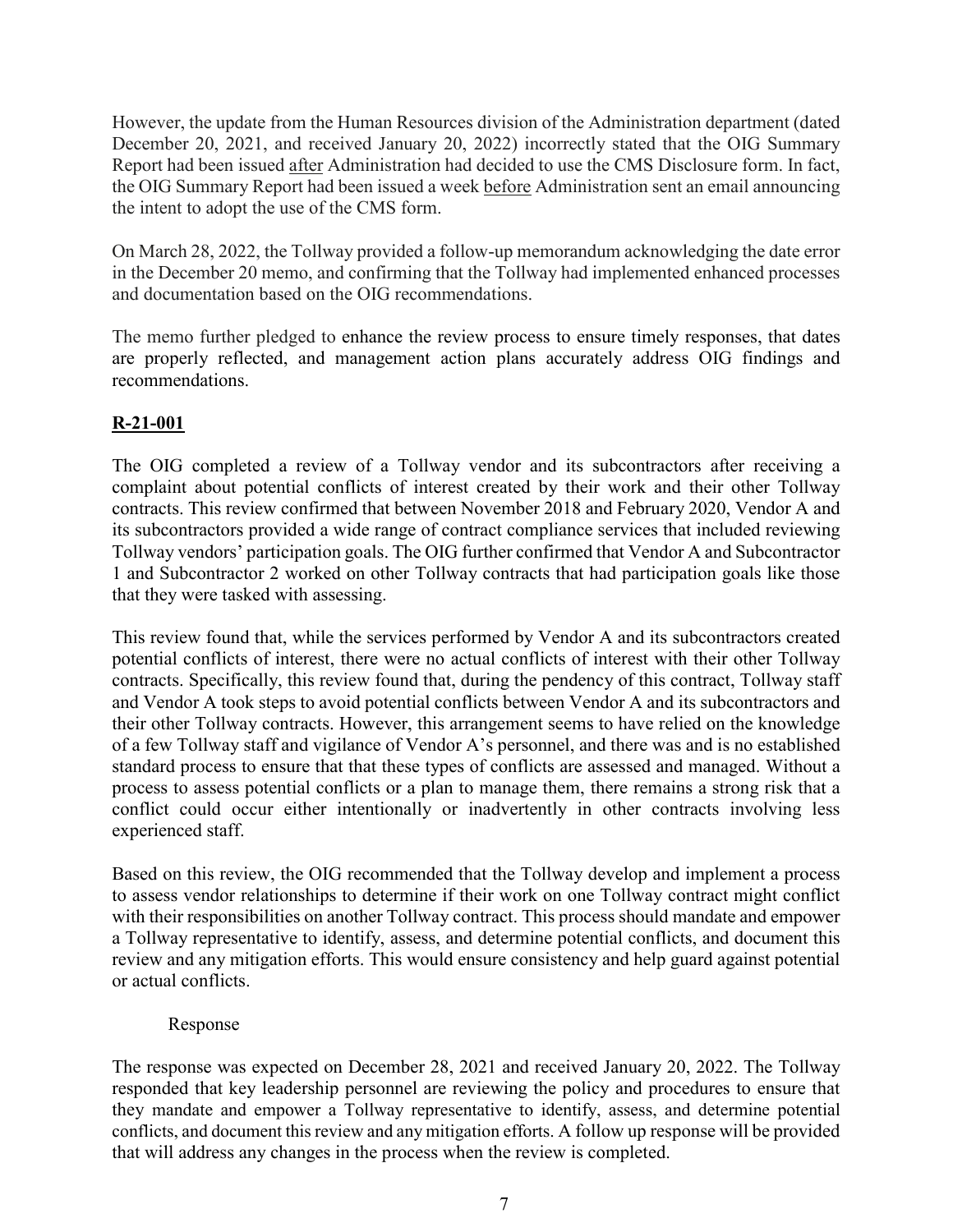#### **R-21-002**

The OIG completed a review of the Revolving Door determination for a former high level manager following their acceptance of employment with a Tollway vendor. The Illinois Revolving Door statute restricts former state employees from working for a state vendor for which that person made decisions as a state employee that could have financially benefited the vendor, such as awarding a contract or an extra work order, in the year preceding the hire. This review included obtaining and analyzing the available Revolving Door documentation submitted to the OEIG, accessing vendor information from Tollway databases, and interviewing relevant personnel.

Ultimately, the OEIG did not restrict the former employee's hire, and this review showed that the Tollway provided accurate information in accordance with the then-existing Revolving Door guidelines.

But the OIG identified two potential risk areas for which it made recommendations. First, the OIG noted that, effective in 2022, the Illinois Revolving Door statute added the term "fiscal administration" to the list of activities that can cause an employee to be restricted from working for a Tollway vendor, and recommended that the Tollway take steps to inform employees of this change and modify its Revolving Door responses accordingly. Second, the OIG reiterated recommendations made in OIG Case # IG-20-005 that the Tollway strengthen its internal conflict of interest policy and standardize the disclosure and determination process for Tollway employees.

#### Response

The response was expected on December 28, 2021 and received on December 23, 2021. The response reported that in light of the Revolving Door amendments, The Tollway "will update policies and procedures once the ethics commission or the Auditor General has provided the new c-list to the Tollway." This statement incorrectly described the C-list process, which is developed by the Governor's office and the agency.

On March 29, 2022 the Tollway provided a comprehensive response that recognized that the Tollway creates the C-list, and identified steps it has taken to coordinate with the OEIG and the Governor's Ethics Officer to discuss and obtain guidance on the impact of the new "fiscal administration" language. The response detailed several specific actions it is taking to identify and inform employees of this new provision, and included target dates for accomplishing these tasks.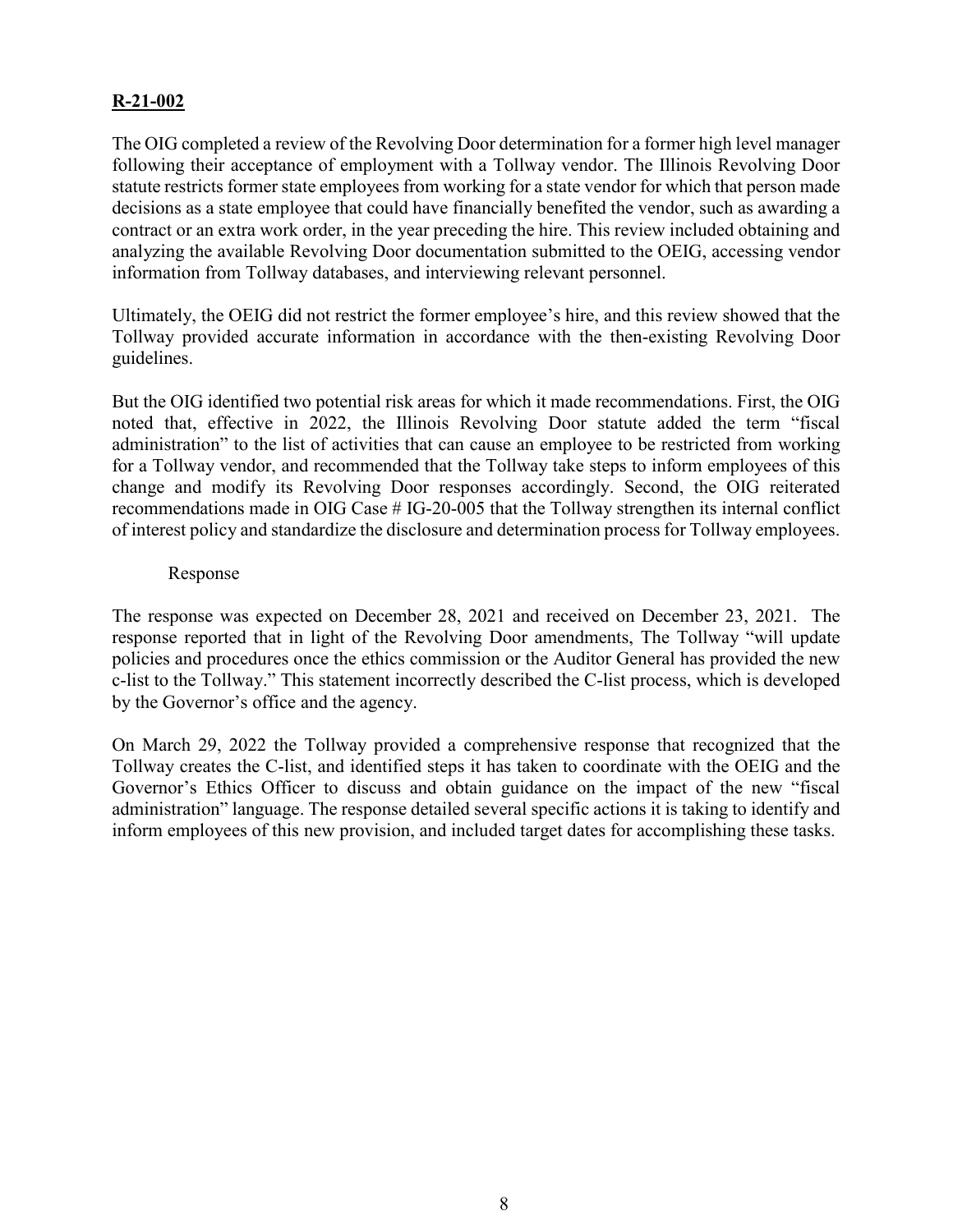#### **MANAGEMENT REFERRALS**

OIG refers matters that are most appropriately handled by Tollway management. We provide responses to several of these referrals below.

#### **RF-21-161**

OIG received a Hotline call from a patron who was concerned that a Tollway vehicle was being driven erratically. The patron did not provide a name or contact number but did provide a truck number. OIG determined that the vehicle was assigned to Engineering and referred the matter.

Engineering responded that it reviewed GPS data for that vehicle and spoke with the driver and determined there was no cause to find erratic driving. Engineering could not follow up with the patron to gather more information.

#### **RF-21-195**

OIG received a Hotline call from a patron who was concerned that large Tollway trucks entered the highway from the shoulder without regard for traffic. Based on the information provided by the patron, the OIG determined that the trucks were assigned to Engineering and referred the matter.

Engineering responded that it reviewed the GPS data and spoke to the drivers who indicated that they were driving in tandem and entered the lanes when they reached a safe speed, and did not observe any traffic. Engineering contacted the patron, explained the situation, and assured them that safe driving expectations are continuously emphasized for Tollway employees.